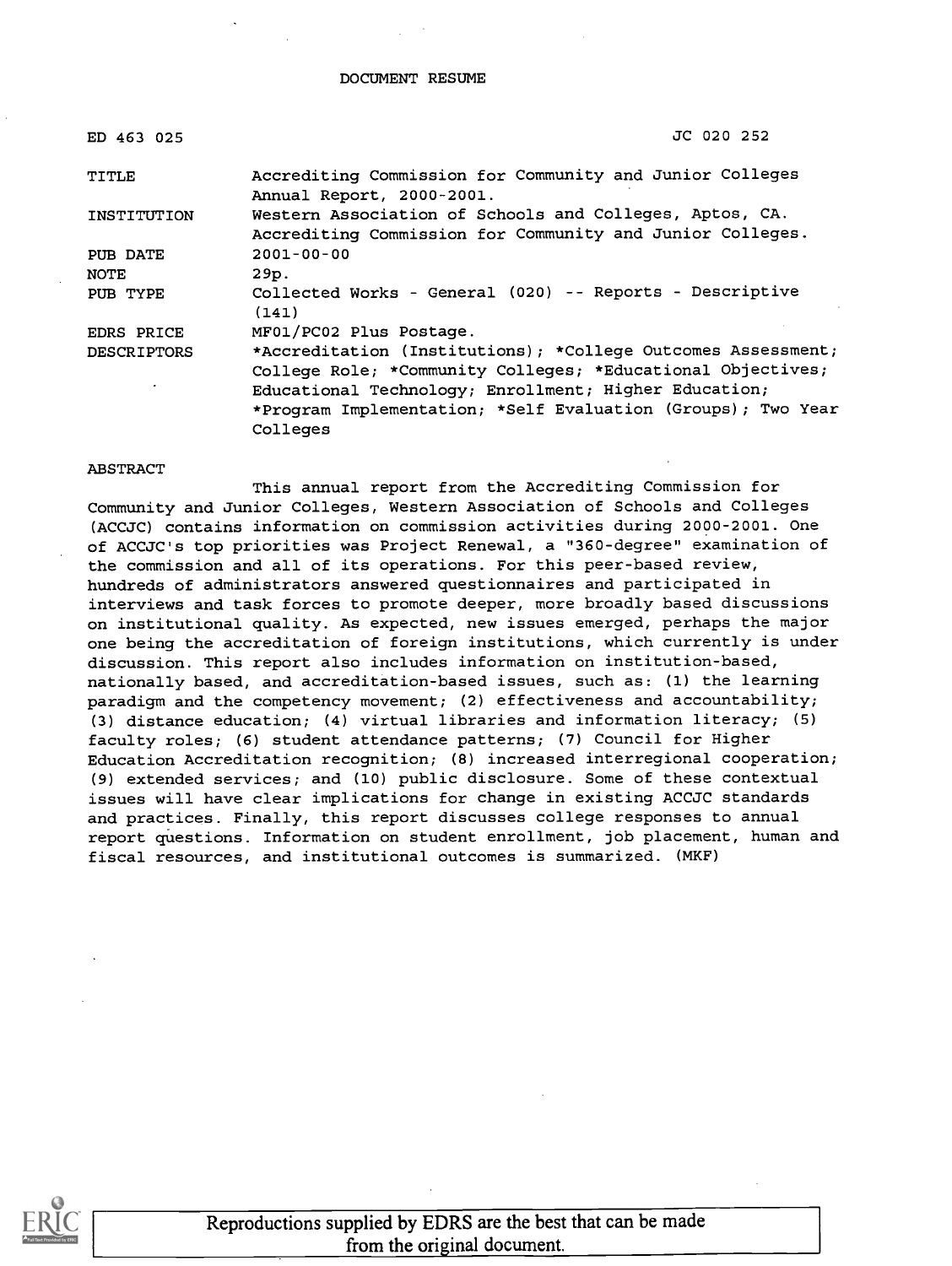TO THE EDUCATIONAL RESOURCES<br>INFORMATION CENTER (ERIC)  $\mathbb{C}$  $\Xi$  ,  $\Xi$  ,  $\Xi$ PERMISSION TO REPRODUCE AND DISSEMINATE THIS MATERIAL HAS BEEN GRANTED BY U.S. DEPARTMENT OF EDUCATION<br>
EDUCATIONAL RESOURCES INFORMATION<br>
EDUCATIONAL RESOURCES INFORMATION<br>
CENTER (ERIC)<br> **27** This document has been reproduced as<br>
received from received from the person or organization originating it. Minor changes have been made to improve reproduction quality. Points of view or opinions stated in this<br>document do not necessarily represent official OERI position or policy.

# 7-/ crediting Commission for Community and Junior Colleges

# WESTERN ASSOCIATION OF SCHOOLS AND  $\parallel$ COLLEGES

# **Annual Report** 2000-2001

rv <sub>III</sub> i  $\mathbb{Q}$   $\parallel$   $\mathbb{Q}$ 

 $\mathbf{O}$   $\parallel$   $\parallel$ 

J

BEST COPY AVAILABLE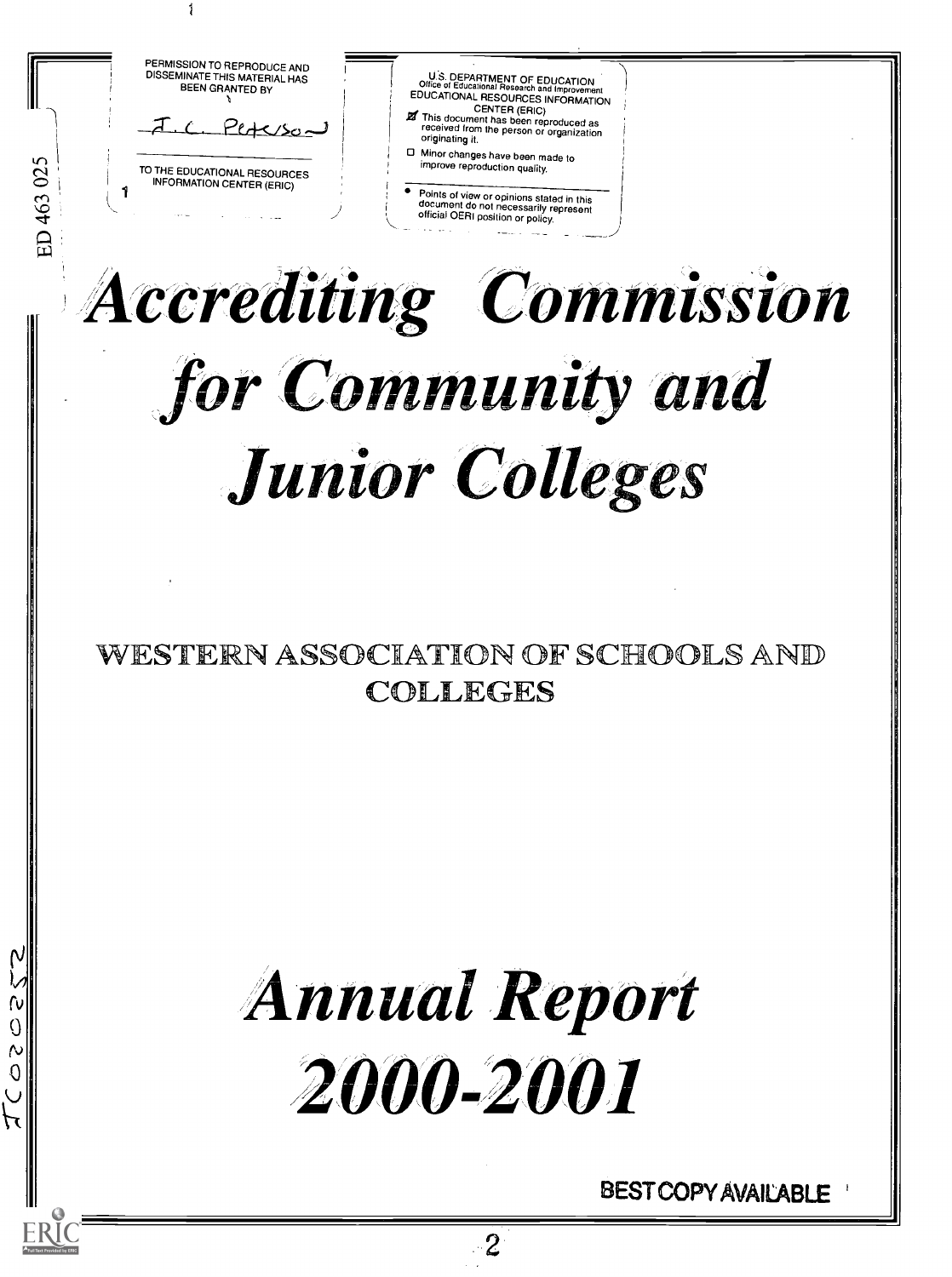# CONTENTS

| <b>The Bigger Picture: A look at the Current Context</b><br>for the Commission and Regional Accreditation |  |
|-----------------------------------------------------------------------------------------------------------|--|
| <b>College Responses to New Annual Report Questions</b>                                                   |  |
| <b>Commission Actions on Accredited Status of Members</b>                                                 |  |
|                                                                                                           |  |
|                                                                                                           |  |
|                                                                                                           |  |
|                                                                                                           |  |

Page

Accrediting Commission for Community and Junior Colleges Western Association of Schools and Colleges 3402 Mendocino Avenue Santa Rosa, CA 95403 Telephone: 707-569-9177 FAX: 707-569-9179 www.accjc.org accjcl@pacbell.net

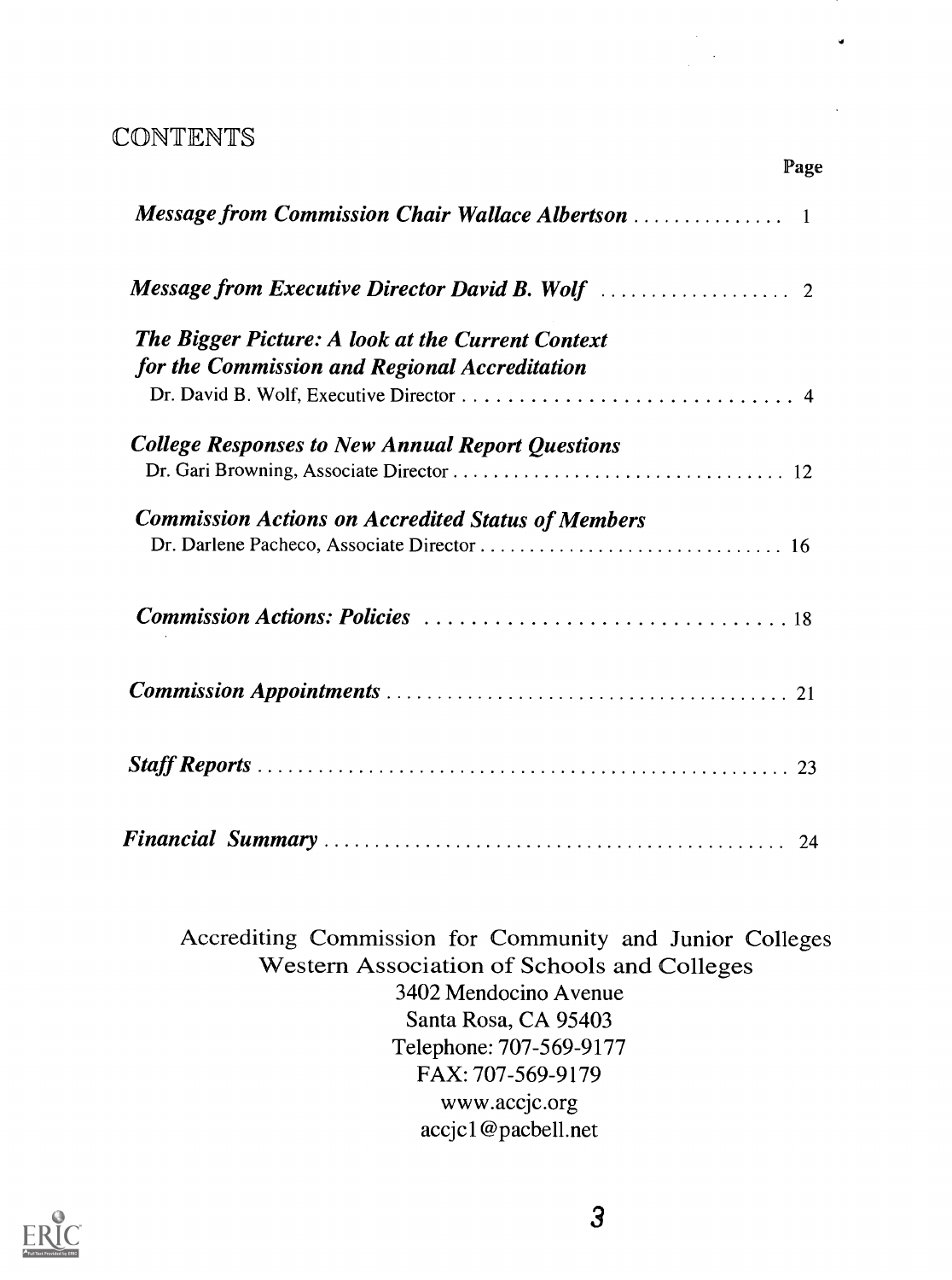# A MESSAGE FROM THE COMMISSION CHAIR

 $\gamma$  mong ACCJC's top priorities for the year has been Project Renewal–a self evaluation evincing the commitment of the ACCJC to regular and comprehensive evaluation as a means of ensuring effectiveness. The activities of Project Renewal are being used to inform the development of a new set of ACCJC standards to be published in fall



Wallace Albertson

2002. I commend the hundreds of volunteers who demonstrated their belief in peer review and self-regulation as the core of accreditation by supporting this effort. It is this kind of professional commitment that makes accreditation in this country a uniquely dynamic and effective process for maintaining the integrity and quality of our colleges.

I would also commend my fellow Commissioners for their detailed review of the activities of Project Renewal at their March Retreat. Their spirited discussions and consistent focus on evaluating ACCJC and its functions in support and encouragement of member institutions are inspiring. It would be difficult to find a more responsible and hard-working group of individuals. Their belief in the accreditation process as a means for assisting institutions to improve is evident in all of their deliberations.

A few comments on one other major event this year---the retirement of Executive Director David B. Wolf. Dr. Wolf has served all of us associated with ACCJC well. His integrity, his vision, and his total grasp of the issues facing American higher education have made his tenure as Executive Director exciting and productive. We shall miss him.

The Commission's search process to replace the Executive Director resulted in the appointment of Dr. Barbara Beno, an experienced administrator and former Commissioner.

And, finally, this edition of the Annual Report marks the fifth such publication. The effort began as a means for addressing issues of public disclosure, a way of making the Commission's activities more visible and less "mysterious". I believe that the Annual Reports have accomplished this mission and that you will find each of the reports herein candid, interesting, and thorough.

Wallace Albertson Chair \_ACCje

 $\sigma_{\rm s}$ 

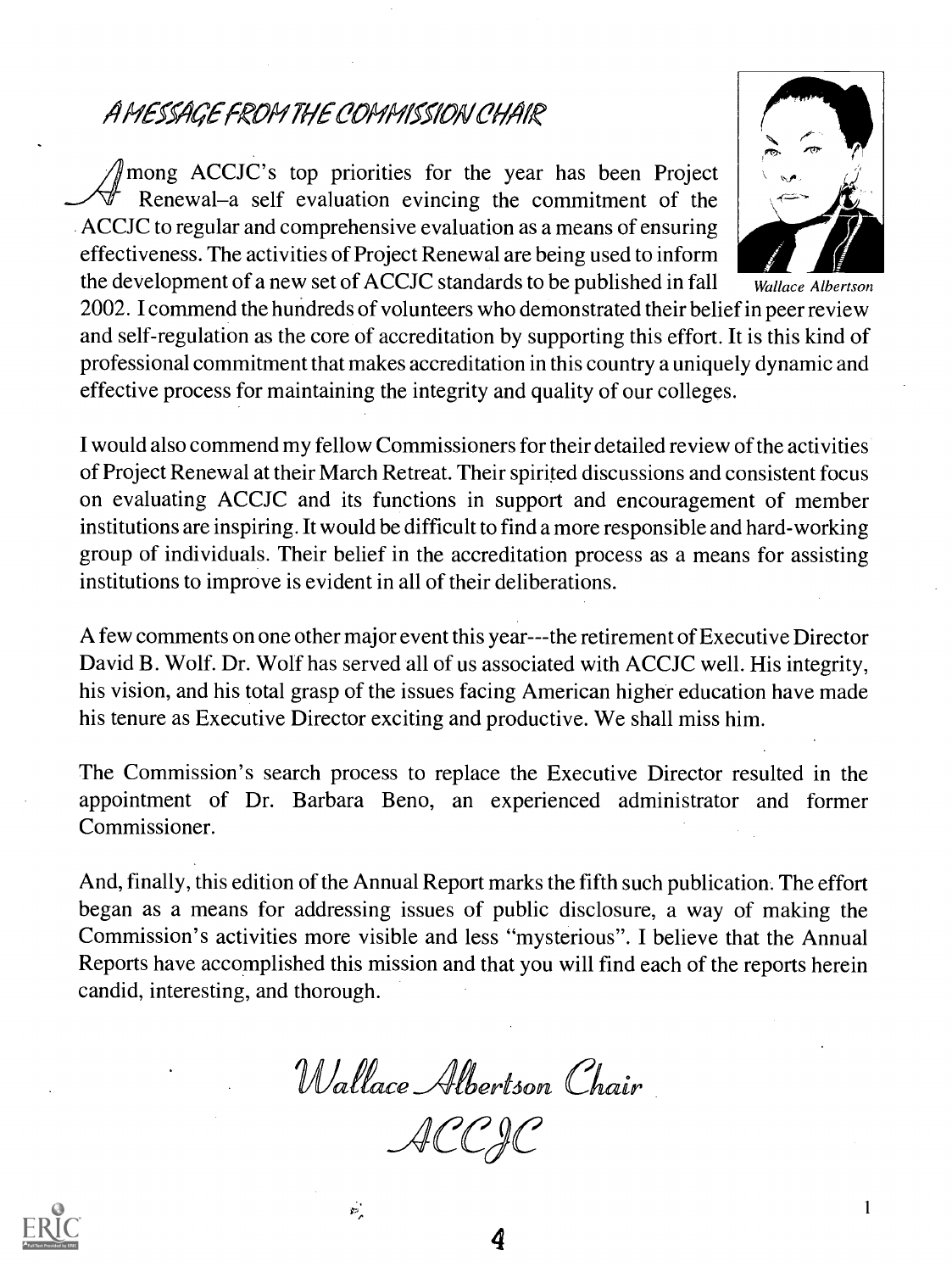# A MESSAGE FROM EXECUTIVE DIRECTOR DAVID B. WOLF

suppose that the title of this article is a bit misleading, as by the time that  $\mathbf 1$  you will be reading this, Barbara Beno will have assumed the role of Executive Director of the Commission, a role that she will fulfill with great distinction. As a last communication with the ACCJC' s members and interested friends, however, I am pleased to recount some of the important happenings from the year that just closed.



Of central importance, the Commission conducted 34 comprehensive visits

this past year (the largest number for any one year in ACCJC history), the results of which are reported by Darlene Pacheco elsewhere in this **Annual Report.** Interestingly, three of these reviews related to institutions seeking initial accreditation, signifying a bolstering of the recent trend to increases in membership. At the present time we are aware of several institutions that have either established eligibility for accreditation, or are in the process of seeking this status, so this trend can be expected to continue for at least the next couple of years.

One of these comprehensive reviews deserves special mention because it represents the first joint review of a two-year college by both ACCJC and the WASC Senior College Commission. As a result, Northern Marianas College is now accredited as a two-year college offering a single Baccalaureate degree (in Teacher Education).

In an effort to refine the review of colleges in multi-college districts or systems, three pilot efforts were conducted in 2000-01 involving colleges in the Coast District, the Hawaii System, and the Los Angeles District. In each of these cases, the central offices developed self studies, received team visits and team reports, at the same time that colleges in their districts/system received them. A detailed evaluation of these processes has been conducted, and enhancements to these initial processes are being fashioned. The intent is to include reviews of all central offices as part of simultaneous reviews of district/system colleges beginning in 2003.

Continuing the tendency to increased follow-up activity, 15 follow-up visits of various types were conducted; in addition to the three interim or progress reports and four focused mid-term reports that were filed that did not involve visits.

Of course Project Renewal, the 360 degree examination of the Commission and all of its operations, was a major focus during the past year. Gari Browning's discussion in this Annual Report provides the details, but the participation of hundreds of colleagues'through questionnaires, interviews and task force participation not only lends accuracy and credibility to the results of these efforts, but also reinforces the professional foundations of peer based regional accreditation. The emerging new standards are of particular importance. The intent embodied within them-to promote deeper, more broadly based discussions on institutional quality-stems from the profession and represents an important response to the challenges of these times. An impottant element of Project Renewal is the comprehensive review of all of its policies that the Commission has just completed. As expected new issues emerged, perhaps the major one being the accreditation of foreign institutions. This is a very complex matter that continues under consideration.

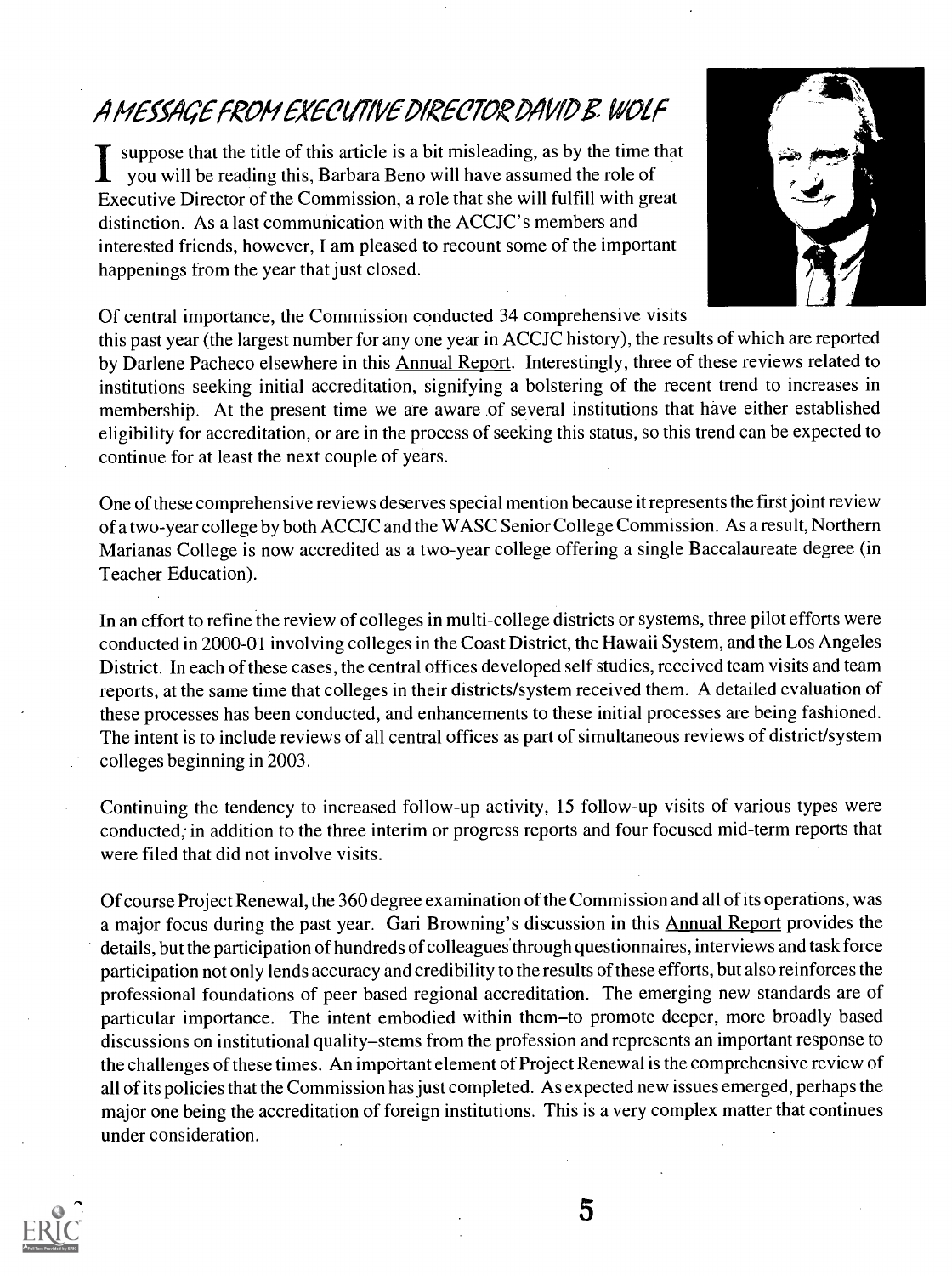This past year saw significant changes in the annual report filed by each member institution. Further encouraging colleges to measure learning outcomes, the new format seeks additional data that can be consolidated and provided to the federal government and other interested parties as evidence of institutional quality and improvement.

During 2000-01 the ACCJC joined the other regional commissions in a number of cooperative measures. The most recent, a "Statement of Commitment for the Evaluation of Electronically Offered Degree and Certificate Programs" with an accompanying set of "Best Practices and Protocols," is significant not only for its substance, but also for the evidence it supplies of continuing and intensified efforts by regional accreditors to address issues that cross regional lines. This was also the year that Western Governors University achieved candidate status from the Interregional Accrediting Committee, and ACCJC was a very active participant, with three other commissions, in this effort. The Commission has also worked closely with the Council for Higher Education Accreditation (CHEA) on a number of substantive issues. CHEA' s very important "Statement on Transfer and the Public Interest" is just the latest example.

Commission staff continue to be active in supplying workshops of various types, and appearing in various forums where accreditation issues are discussed. Special on-campus self study preparation sessions continue to be requested in large numbers, and no such request has gone unfulfilled. The seventh Assessment Institute was conducted last fall in Oakland (with thanks to the Peralta CCD) with a turnout of nearly 300 individuals from 49 different institutions; the eighth Institute will be sponsored by San Diego Mesa College in fall, 2001. The Community College Leadership Development Initiative, in which the Commission has great interest, continues to mature; during this past year it saw, among many important accomplishments, the creation of a Community College Leadership Institute at Claremont Graduate University, and passage of a bill in the California legislature aimed at supporting community college leadership development programming.

A word must be said about the folks on the Commission itself. Each year senior members of the Commission complete service and new members come on board. In 2001 four very distinguished leaders completed their service: Leon Baradat (nine years of service including two as Chair), Barbara Beno, George Boggs and Lee Lockhart. Welcomed to the ACCJC were Jim Cunningham (Public Member from. Merced), Lurlean Gaines (Faculty Member from East Los Angeles College), Brice Harris (Chancellor of the Los Rios CCD) and E. Jan Kehoe (President/Superintendent of Long Beach City College). Throughout my years with the ACCJC, members of the Commission have consistently modeled the kind of objectivity and commitment that warrants professional and public support; as well, these individuals have been a source of guidance and inspiration for me. This will continue.

And a very final comment. I have enjoyed a wonderful career in higher education. Serving as Executive Director of the ACCJC has been its highpoint. Drawing together our best and most active minds to focus on the quality of education supplied by our colleges, and ways to encourage quality improvement-it doesn't get much better. To all of the people involved with this most American and most important enterprise–Commissioners, team members, self study authors, leaders in member institutions, task force members, colleagues in other commissions, CHEA leaders, even federal oversight officials–let me say thank you and best wishes.

David B. Wolf

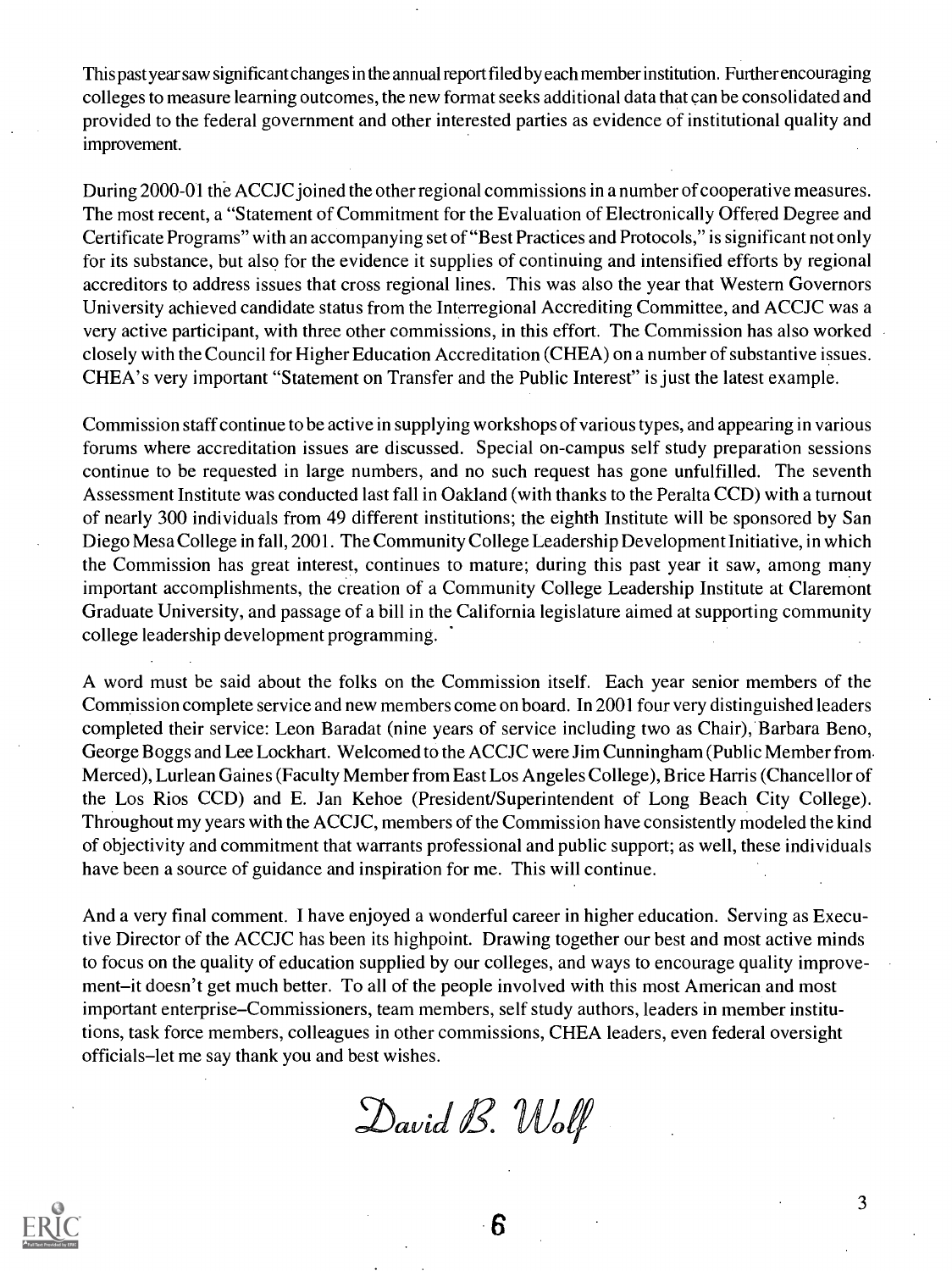# The Bigger Picture: A Look at the Current Context for the Commission and Regional Accreditation

#### by David B. Wolf

s the Commission prepared through Project Renewal to look deeply into its own practices, policies, standards and operations, it took the time to reflect on the context in which it is operating, and the pressures, tendencies and trends that should be recognized in determining a wise path to pursue in fulfilling its purpose. The discussion which follows, modified and extended in response to comment, was used to help shape the introspection. It is intended to outline the major forces currently impacting quality in higher education and accreditation practice, organizing them in a useful manner.

#### FRAMEWORK

The complexity of issues facing regional accreditors is increasing. When the ACCJC last undertook a comprehensive review, the major contextual themes had to do with federal regulation, increasing pressure for outcome measures, globalization, distance learning and public accountability. All of these issues continue but have become more elaborate. In addition, there are specific issues that today spur change in accreditation that did not exist in the mid-1990's. For purposes of discussion, the context for accreditation at the beginning of the 21st century is organized around those issues that emanate from higher education institutions, those that emanate from the government and nationally based organizations, and those that emerge from the accreditors themselves.

#### INSTITUTION-BASED CONTEXTUAL ISSUES

The Learning Paradigm and the Competency Movement: "Learning centeredness" can be considered the defining issue of these times. It has taken center stage in most strategic discussions of institutional (and programmatic) accreditation. While discussion about moving collegiate focus from teaching to learning is not a new idea, colleges have typically been slow to operationalize such a shift. A big part of the reason for this is that an emphasis on learning strongly implies the assessment of learned competencies. Indeed, in their purest form, these competencies displace "seat time" as a figure of merit in defining the requirements for certifications, including the degree. Adjustments like these are very complex and the accreditation and quality assurance issues associated with them are many.

With the advancement of the "Learning Paradigm" has come increased emphasis on the assessment of the learning that takes place as a result of particular institutional efforts. Some success has been achieved in the advancement of these measures at the course level, but this is less the case at the program (major) and degree level (note also the discussion on Effectiveness and Accountability below). Additional measurement problems are created when an institution employs measures of "competency" in assessing learning, as opposed to grades for seat time. Comparison or conversion of measures of achievement between "competency" and "credit hour" systems has yet to be commonly accepted.

The assessment of "prior learning" is a related matter. Enhancing systems which evaluate the entering student's level of advancement and preparedness for instruction in a particular program (particularly some vocational programs) is a matter of some currency. Given increasing numbers of more mature students returning to college to obtain rather specific learning goals, it is likely to be of even greater importance in coming years.

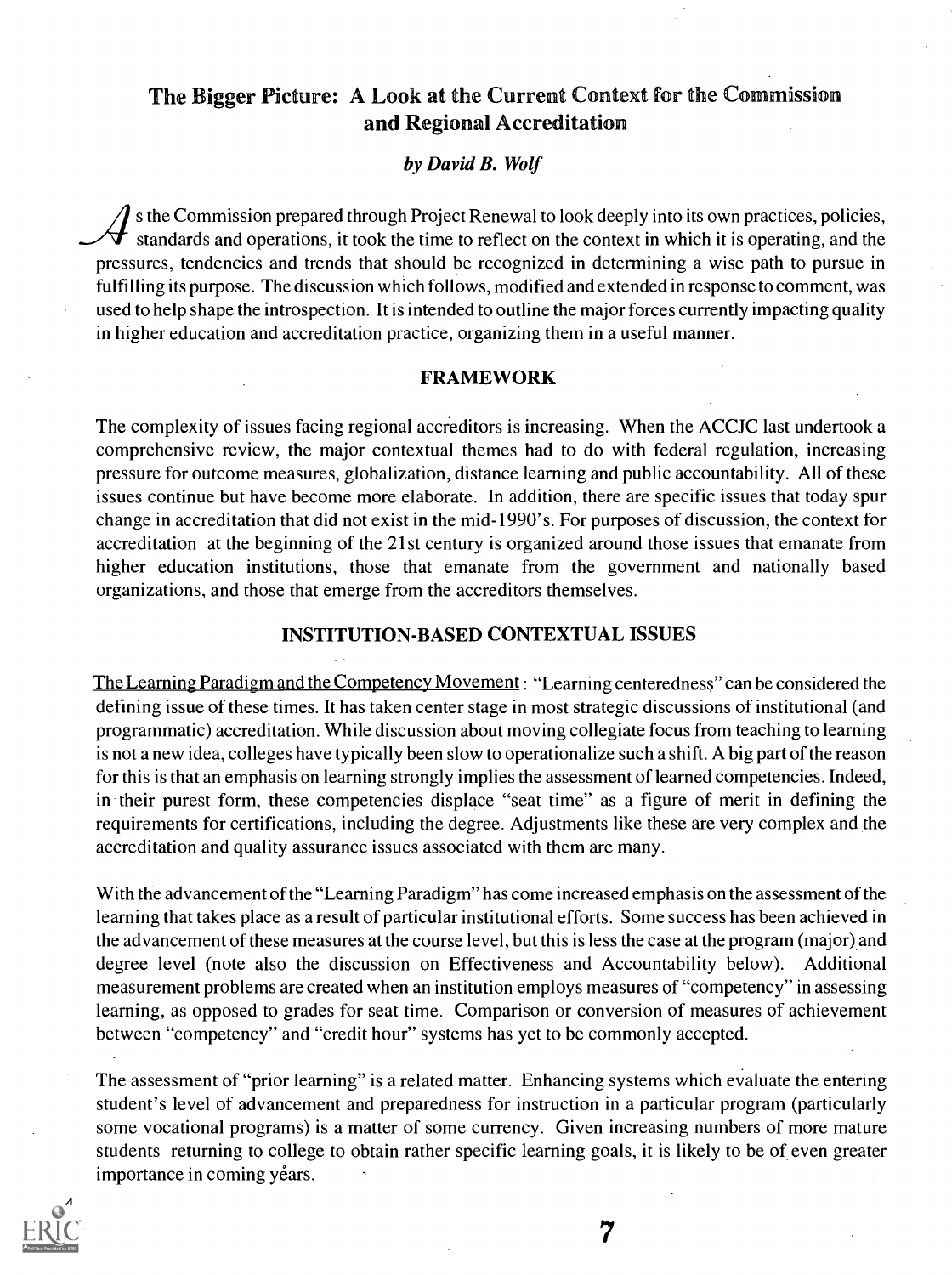Effectiveness and Accountability: With the release of the ACCJC Standards of 1996, effectiveness received new attention. Our Standards joined other forces calling for accountability through the improved specification of institutional objectives and especially learning outcomes for students. Colleges have clearly made good faith efforts to respond to these pressures though no institution can be said to have done so in a fully adequate manner. There is much yet to be done on developing the state of this art. While the locus of pressure for accountability continues to emanate from sources external to the institutions (the states, the federal government, student interest groups), the institutions themselves are increasingly engaged internally in substantial responses. Colleges are now asking much more sophisticated questions pertaining to measures and assessment, and the accrediting community should be playing an active role to assist.

Strategically, the initial emphasis on institutional effectiveness has focused on building the capacity to assess institutional performance. Some institutions are now ready to establish performance bench marks with the intent to "raise the bar" over time. The Commission needs to be prepared to work with institutions that reflect a very wide range of sophistication, but to lend more emphasis to those institutions that have developed the capacity and now are using this capacity to define specific effectiveness goals.

Distance Education: Throughout the nation, traditionally organized institutions have diversified the methods they employ to deliver educational programs. The technology-based diversification of instructional delivery that began with instructional television has been mightily impacted by the world wide web and the Internet. While television is still a very popular delivery method, computer-based devices are by far the fastest growing element. Even as the computer has captured the imagination of student and faculty, its use in instructional delivery has raised a number of new questions regarding quality assurance. Assuming the effectiveness of computer-based delivery systems, the necessity for appropriate instructional and student support services delivered at a distance arises. Student readiness for use of higher forms of technology must also be determined. Distance education raises other quality issues which will be discussed below.

Virtual Libraries and Information Literacy : The nature of information storage and access is changing rapidly in our institutions. For most students and faculty the training necessary to conduct electronic information searches and retrieve the information sought is now essential. Establishing institutional expectations in this regard and providing appropriate training is an institutional quality issue.

Faculty Roles : The impact of instructional technology on campus (as distinct from distance education, but including it) is leading, in many cases, to a redefinition of the role(s) of faculty. While this has been most clearly dramatized by some of the "new providers" (e.g., Western Governors University, Jones International University) many of our traditional institutions are re-contouring faculty responsibilities in similar ways. This phenomenon is sometimes referred to as "unbundling" of traditional faculty roles and establishes specialties such as academic advising, program design, course development, instructional delivery and assessment; circumstances now exist where persons considered faculty spend all of their time in one of these specialties. Clearly, these changes have implications for accreditation standards in a number of dimensions.

Other matters have to do with part time faculty. One has to do with the proportion of institutional instruction that is supplied by part time faculty. The second matter has to do with the equity of support provided to part time as opposed to full time faculty (office space, computers, development opportunities, etc.). A third dimension relates to unbundling; in some cases institutions may be defining their full time faculty core in a unique manner and employing significant numbers or exclusively adjunct personnel to fulfill some faculty responsibilities. All of these matters can have quality implications.



 $\mathcal{C}^2$ 

8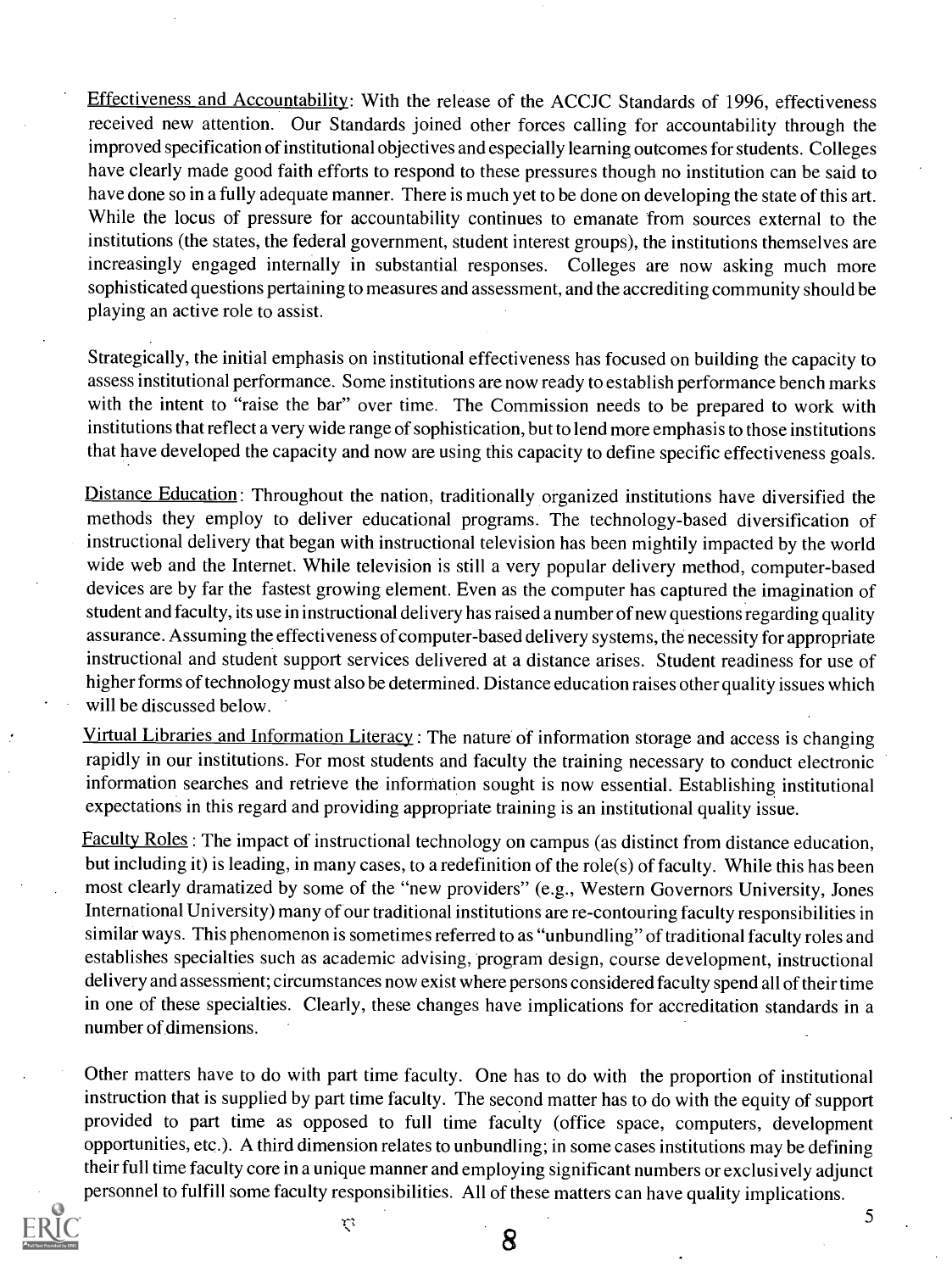Student Attendance Patterns: The transfer of student credits has become a more significant issue in recent years. No doubt in part due to resource limitations in higher education, course availability for students has made timely degree completion more difficult. For community college students work obligations are commonly an additional personal scheduling issue. As a result, students are more commonly taking credits from more than one institution as they seek to complete degrees. This has made more significant the transfer procedures that institutions employ when deciding whether to receive credit that a student has earned elsewhere. Also noted is pressure from nationally accredited institutions who have expressed, with increasing energy, their concern that regionally accredited institutions heavily emphasize regional accreditation when accepting credit earned elsewhere. Equity to transferring students is a matter deserving additional attention. In many cases, major change in occupational settings requires individuals to return to student status from time to time during their careers. Community colleges seem to be particularly well suited to meet these needs, even for persons with baccalaureate or advanced degrees. Both attention to the preparation of students for lifelong learning and providing appropriate pedagogy and support services may be quality issues in many institutions.

Student Diversity/Affirmative Action: The ACCJC has clear expectations with regard to diversity issues. Historically, institutions aligned affirmative action plans with some of these diversity matters. In recent years formal affirmative action systems have waned in significance, somewhat heightening the prominence of accreditation standards on this issue. Revisiting diversity in the standards will be an important but sensitive undertaking.

Efficiency Issues: Especially in public education, increases in enrollment are anticipated over the foreseeable future but proportionate resources are not likely to be available. Thus, attempts to make educational service delivery more efficient are of great interest. One measure in this regard has been the desire of the four-year segments of education to concentrate remedial education elsewhere, presumably in the community college. Another attempt at increased efficiency involves the sharing of educational facilities in the form of "higher education centers." These facilities typically provide classroom and instructional support capacity for more than one higher education provider (frequently at the baccalaureate level) and are commonly located on a community college campus and /or managed by a community college. Third, evidence of concerns for efficiency is the increased pressure for system-wide articulation agreements to ease the transfer of students between community colleges and four-year institutions.

Technology: Previous mention has been made of technological matters as they arise in distance education and virtual libraries. However, technology is now a ubiquitous force throughout our colleges and has impacted both college policy and organizational structure. It is making new fiscal claims and requiring complex planning, both to take maximum advantage of new developments and to anticipate obsolescence.

Computer systems are becoming larger and much more complex. The necessity to undertake major system conversions from time-to-time can create circumstances that jeopardize institutional operations of every sort (administrative and instructional). Protecting the quality of institutional operations vulnerable to system conversion problems is a very practical issue of these times.

System complexity and regular system upgrades (and occasional major system changes) increases the need for training. This extends to faculty, staff and students. The technology training required of the major campus constituencies may be different with regard to substance and delivery.

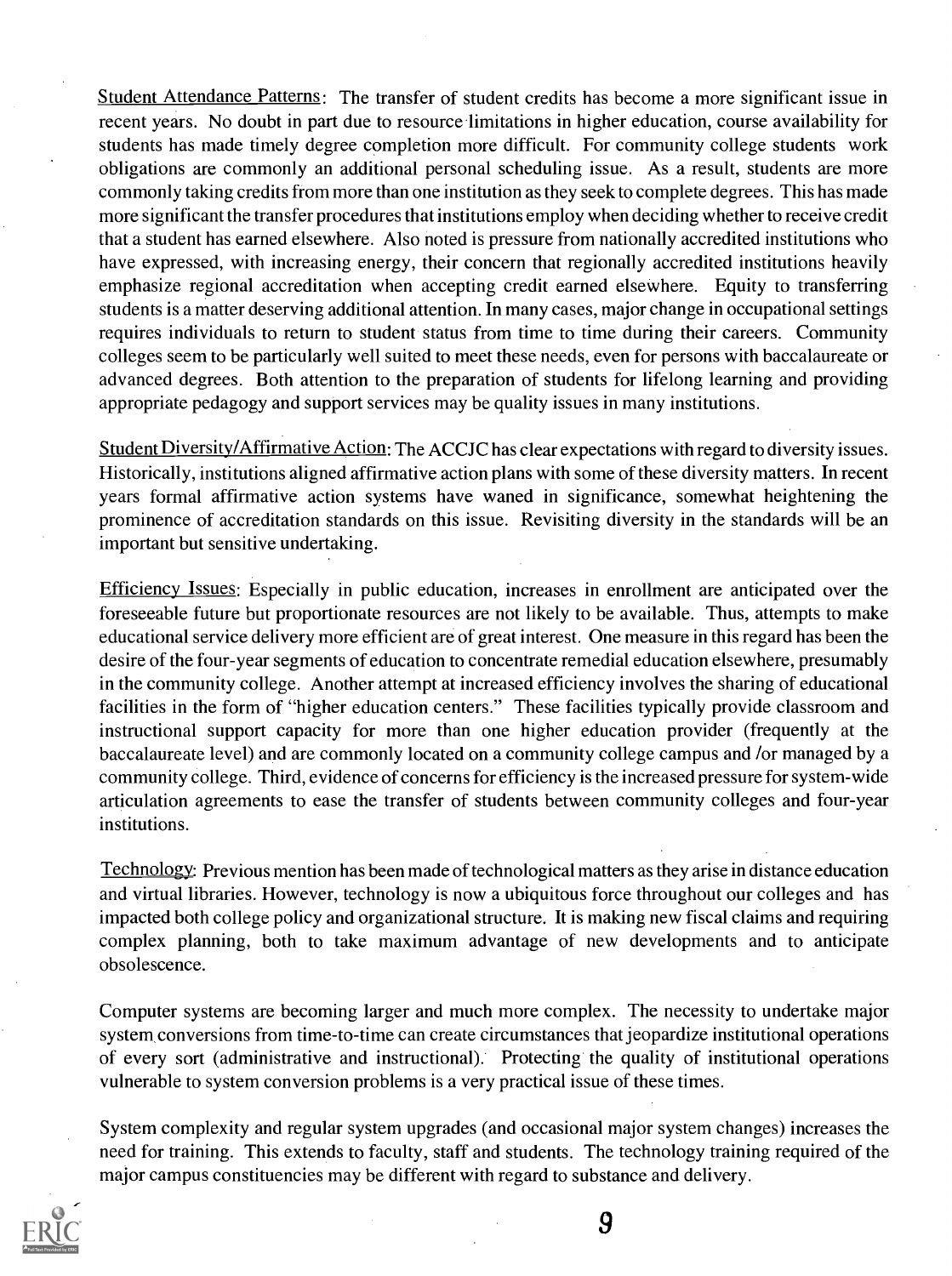Where colleges are making major commitments to classroom technology, conventional faculty workload formulas may have to be revisited and issues of course and materials ownership may need to be clarified. Especially where asynchronous learning systems are involved (and especially at a distance), new issues of academic honesty and ethics now must be addressed.

**Outsourcing:** Contracting with vendors for items such as food and bookstore services has been a common practice in colleges for a long time. A different sort of outsourcing is emerging and it is closer to the core operations of our institutions. Specifically, the provision of "portal," "platform," and instructional support services are now more commonly the subject of contracts since all of these services directly relate to the delivery of instruction, failure on the part of a vendor could have a crucial impact on a student's experience. As colleges seek to achieve additional efficiencies, there is an attractiveness of new vendor relationships (especially in the area of student support services) that have so far not appeared in wide practice.

New Providers: We have noted that distance delivery technology has permitted traditional institutions to reach new student markets as well as serve their traditional clientele more conveniently. This technology has also spawned "new providers." These new entities are of several types and pose a number of significant challenges for accreditors.

Some new providers are not accredited organizations but can provide curriculum, frequently of excellent quality, directly to the student. In some cases, accredited institutions find delivery agreements with these providers to be advantageous. This is not a new phenomenon, but the extent to which accredited institutions are entering into such agreements is expanding rapidly.

A second type of new provider is the "virtual college." This organization is not traditional in that there is no campus to which a student could commute. Rather, all offerings and support services are provided at a distance. Some virtual colleges seek regional accreditation. While we have some initial experience (Western Governors University and the related InterRegional Accrediting Committee) with this kind of institution, there is still much to be learned about both appropriate standards and procedures in dealing with them.

A third type of new provider is the "virtual consortium." These are typically groups of accredited institutions who cooperate in delivering a broader variety of course and degree work than any single member could supply individually. To the extent that degrees have been typically offered through the individual accredited entities, these consortia have not posed major accreditation challenges. However, recent discussions at the national level indicate that at least some of these organizations that do not grant a degree in their own name would nonetheless desire a means to discuss and certify the quality of their operations, and regional accreditors would be natural partners in this regard. Furthermore, at least one consortium offers a degree in the name of the consortium. Appropriate criteria and processes will very likely have to be developed for both such circumstances.

Time to Degree: As noted earlier, student course-taking profiles are complex and varied. In an environment of increased course-taking demand and of resource scarcity, the structure of course availability will be a continuing challenge. The ability of students to obtain the educational elements they need when they need them is likely to be increasingly important and thus a more significant institutional quality indicator.



ڔ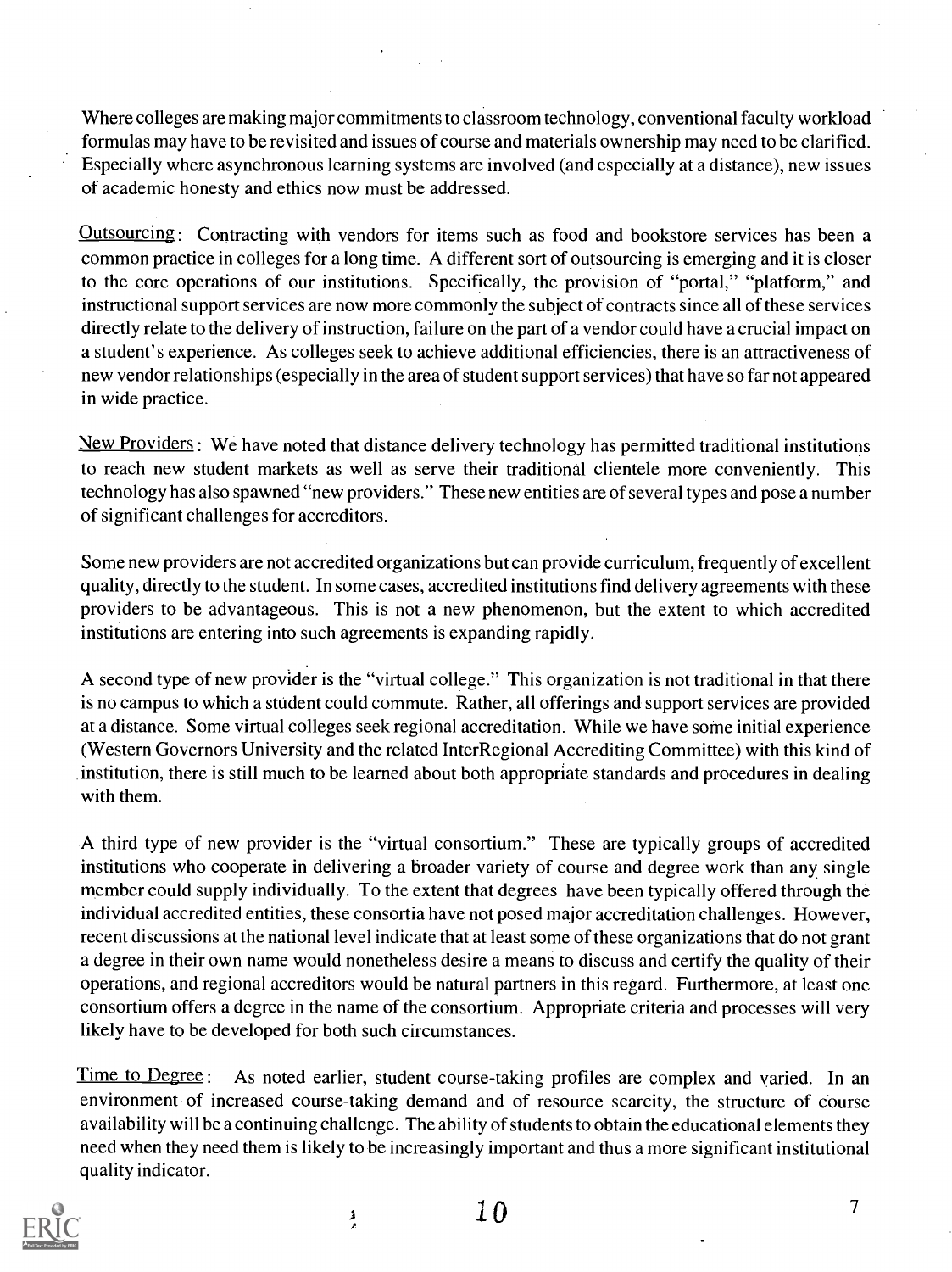Carnegie Unit (or Whatever): Relating to some of the new delivery modes discussed above and much experimentation in course structures is the viability of the Carnegie Unit (one unit equals one hour per week of lecture with three hours of out of class study for 17 (or is it 16 or 18?) weeks.) In practice, there exists a great variability in the interpretation of the Carnegie Unit. Should measures of competency displace the credit hour or exist next to it, important questions regarding equivalencies and transfer conversion must be solved. These certainly represent instructional quality assurance challenges.

Custom Training. Community colleges have for many decades engaged in special vocational programs designed for particular employers. Increasingly, this programming has been done under contract. While this phenomenon does not represent much that is new, it does suggest that added emphasis be given to institutional curriculum control and approval processes to guard against undue influence by purchasing parties.

International Education: The marketing of course work to foreign nationals is not a new issue. This very frequently appears as on-campus programs for other than American citizens. It has also taken the form of contractually specified programs for foreign nationals delivered overseas by American accredited institutions. Institutions now have the ability to market distance learning course work just about anywhere in the world. The ability to fulfill accreditation standards when supporting these various types of programs is raising a variety of difficult issues.

#### NATIONAL AND FEDERALLY BASED ISSUES

New USDOE Regulations: With the signing of the Higher Education Act of 1998, discussions began which have resulted in a new set of implementing regulations pertaining to federally recognized accrediting agencies. There are many changes in the new regulations (which went into effect in July 2000). Some simplified accreditation (the elimination of State Postsecondary Review Entities, the elimination of the "unannounced visit"), some added new emphasis (making learning outcomes a more significant priority in accreditation standards), and some new matters were added (requiring attention to litigation in which an institution might be engaged, gathering of specific data on all institutions and stating how this data is used by accreditors, specific attention to quality in distance education offerings). All federally recognized accreditors are revisiting their policies and procedures in light of these changes and will have to demonstrate compliance with them at the time of their next federal review (the ACCJC is scheduled to submit its next report in May 2002).

CHEA Recognition: The Council for Higher Education Accreditation (CHEA) has recently developed its recognition procedures, requiring participation in both eligibility and comprehensive review phases. The first accrediting agencies are just now participating in eligibility reviews. The ACCJC is scheduled for review in fall 2001. CHEA recognition will also require a careful review of our practices and will be greatly assisted by our Project Renewal efforts.

National Initiatives: The U.S. Department of Education is sponsoring two distance education projects of special interest to accreditors. The Distance Education Demonstration project is experimenting with different ways in which federal financial aid can be provided to students through institutions that primarily deliver instruction through distance methods. At the present time, federal regulations do not permit federal financial aid through institutions that provide 50 percent or more of their instruction at a distance. The Learning Anytime Anywhere Project offers federal support to a wide variety of distance education

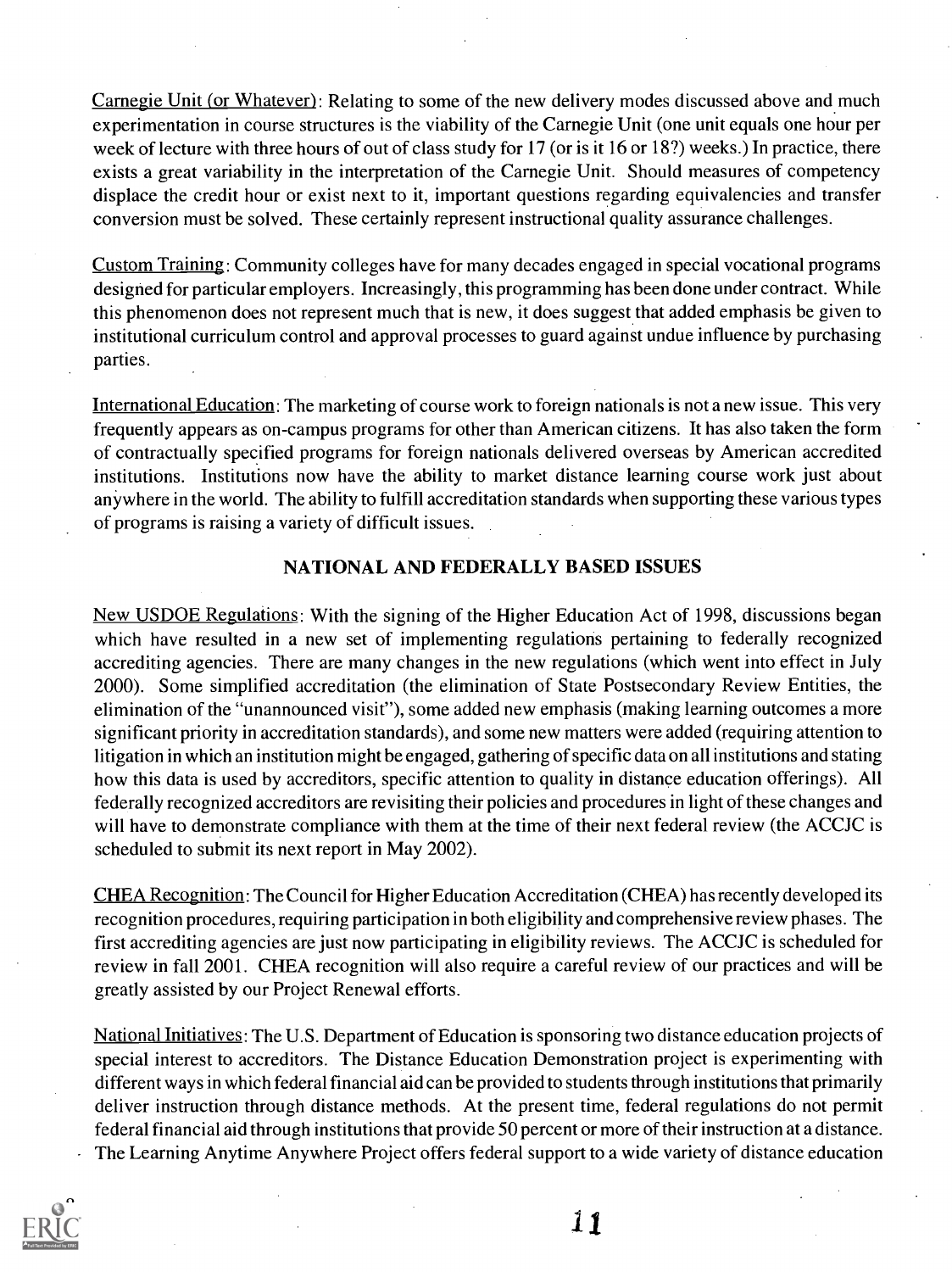experiments. Some of these have to do with specific technologies, some have to do with organizational arrangements internal to a traditional institution, some have to do with new organizational forms including consortia. From this project will come new possibilities and information and no doubt new accreditation challenges.

For several years, The PEW Charitable Trust has focused considerable attention on regional accreditation. The Trust has funded major standards and process revision experiments with WASC-Senior, and North Central and Southern Commissions (they have undertaken a smaller project with New England) and have just funded a final project with all eight regional commissions. The more precise outcomes of these initiatives are discussed below. Suffice to note here that these experiments have fostered significant departure from traditional accreditation practices and are "opening up" important possibilities.

#### ACC EDITATION-BASED ISSUES

Increased Interregional Cooperation : The eight higher education regional commissions have for many years met periodically to discuss matters of mutual concern. As recently as eight or nine years ago the necessity to meet proved very limited. With the Amendments to the Higher Education Act in 1992 and the ensuing demise of the Council on Postsecondary Accreditation (COPA), this changed somewhat. The fashioning of a COPA replacement (eventually this became the Council for Higher Education Accreditation) brought accreditors together around this single issue. By 1996 the desirability of a formal organization to facilitate gatherings of the eight higher education commissions was discussed, and an initial retreat of all of the staffs of these commissions was conducted that summer. The Council of Regional Accrediting Commissions (C-RAC) was formally established in 1998 (consisting of the Chairs and Executive Directors of the eight commissions) and the frequency of meetings and the number and complexity of issues addressed by this group has been increasing over time. Having recently established common accreditation policy and procedures for institutions that have physical operations in more than one region, C-RAC has just completed work on common protocols for the review of distance education. Such matters as developing consistent protocols regarding assessment of student learning and recognizing accreditors in foreign countries could be on the C-RAC agenda in the future. Though the exact content of that agenda is not clear at this time, the likelihood of significant continuing cross-regional cooperation is considerable.

Technology as Employed by Accreditors: Even as technology is impacting educational institutions, so is it making more activity possible and requiring more resources and training for accreditors. Technology could impact the ACCJC in many ways; several examples have been under discussion by staff:

- 1. Making wider use of the website as a means of obtaining information from member institutions and perhaps others. The web has the potential to make both routine report submission and perhaps special surveys very efficient.
- 2. Making use of the website as a training tool. We have just launched a first evaluation team member refresher course on the web. This is a simple text-based effort, but offerings that include streaming video and perhaps web exchange with a staff member are possible.
- 3. Electronic data storage. We have been working on this for some time, and we are storing some self study and team report text in electronic form presently. In the future we would like to convert as much of our institutional files to electronic form as possible.

 $\mathfrak{F}_{\mathfrak{p}}$ 

1 2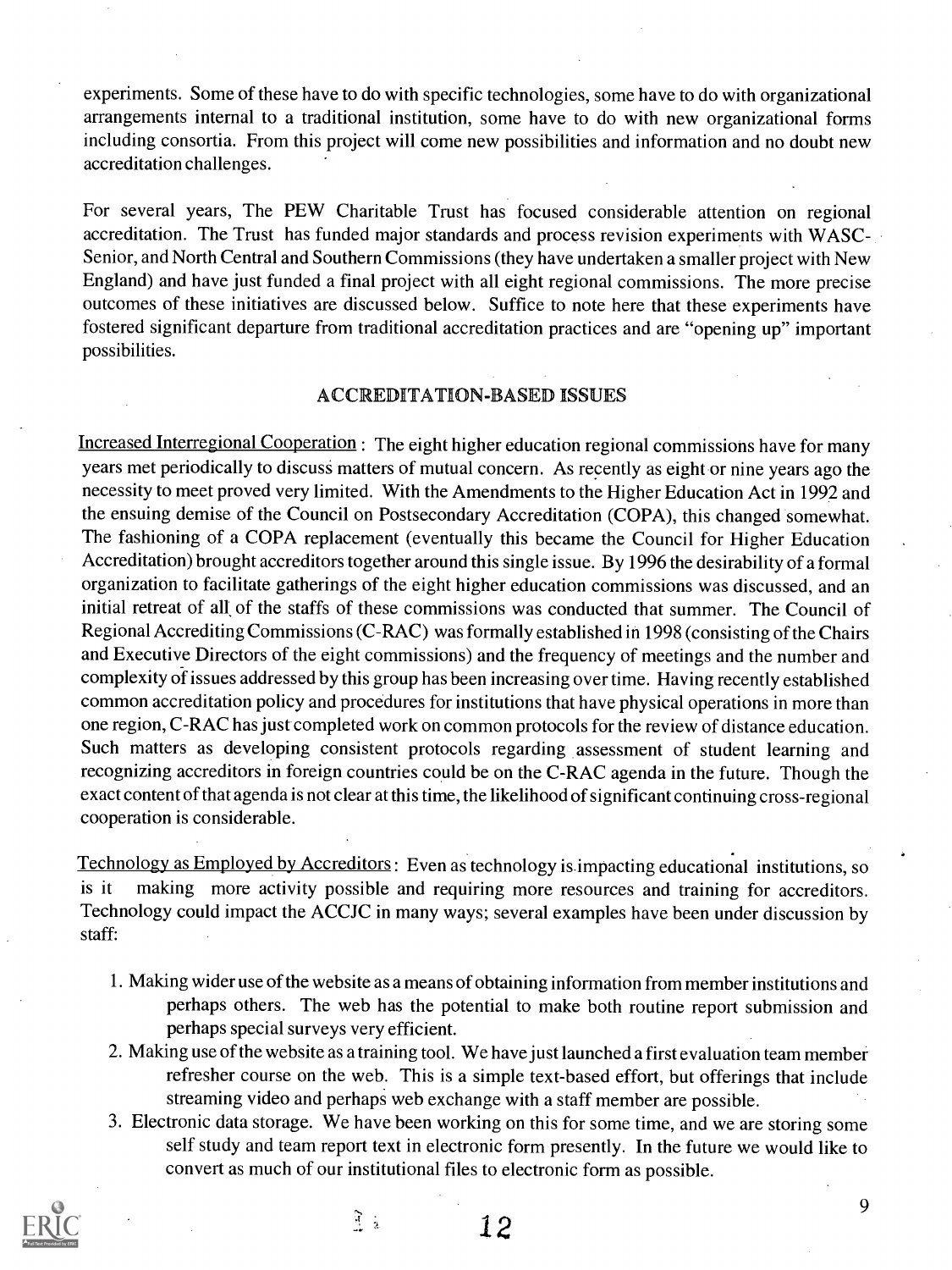- 4. Data base consolidation. Relational data base software now make possible the consolidation of all the data that is routinely handled by our office. This has the potential to greatly simplify the maintenance of the information we use regularly (mostly the evaluator data base, and various mailing lists).
- 5. Automation of evaluation team formation processes. This has been done with varying degrees of success by other commissions. It has the potential to both speed the formation and repair of teams, and promote a more thoughtful use of our evaluator resources.
- 6. Commissioner text delivery. The time may not be far off when, rather than supply Commissioners with hard copy in preparation for meetings, the text could be provided either through a lap top computer and a CD or DVD or some similar system.

Some of these changes are probably feasible now, and some will await further technical and pricing improvements. Given the rate of new possibilities provided by technology, other useful ideas will certainly present themselves. Prudently adopting these opportunities will require careful analysis.

Extended Services: In general, regional accreditors are working more closely than ever before with member institutions . More extensive interaction in gathering and disseminating information from institutions and offering self study and other report preparation assistance are conventional ways in which service is being extended. However, more sophisticated types of consultation in such areas as learning outcomes measurement and bench- marking are under consideration by some commissions. Providing accreditation services to non-American institutions is another service that some are already providing. These additional services are, in many cases, intended to be a source of additional revenues.

Competition: While no significant case has emerged yet, new accrediting organizations can be created at any time to meet needs that are not being filled or not being properly filled. The current array of federally recognized regional, national and specialized accrediting bodies has been stable for many years. Some, for example, have suggested that virtual institutions would likely warrant an accreditation agency contoured to their type of institution. Others have mentioned the possibility of accreditors from other nations doing work in the United States.

Public Disclosure: Most federally recognized accreditors have taken steps over the last several years to provide more public access to accreditation information (the ACCJC has done so as well). Self studies, interim reports from institutions, evaluation team reports, and action letters continue to be considered privileged documents by most accreditors. In the future there will likely be continued calls for increased "transparency," and finding a healthy balance between providing candid information widely while permitting institutions the opportunity to discuss problems in a manner that results in improvement will require some creativity.

Alternative Quality Assurance/Improvement Systems: Accreditation is an evolving art form. The focus of accreditation standards has changed over time (to institutional resources were added processes and then outcomes). Now accreditation processes as well as standards are being scrutinized, and interesting new approaches have been developed and are being implemented. The North Central Association is encouraging its members to consider employing a new "Academic Quality Improvement Project" which is built around Baldrige Award type criteria and processes. The WASC Senior College Commission has adopted new more streamlined standards and a process that stems from "academic audit" practices. Both of these well funded and highly publicized efforts feature a strong emphasis on measuring student learning, organizational improvement, and more continuous contact between the institution and the



] R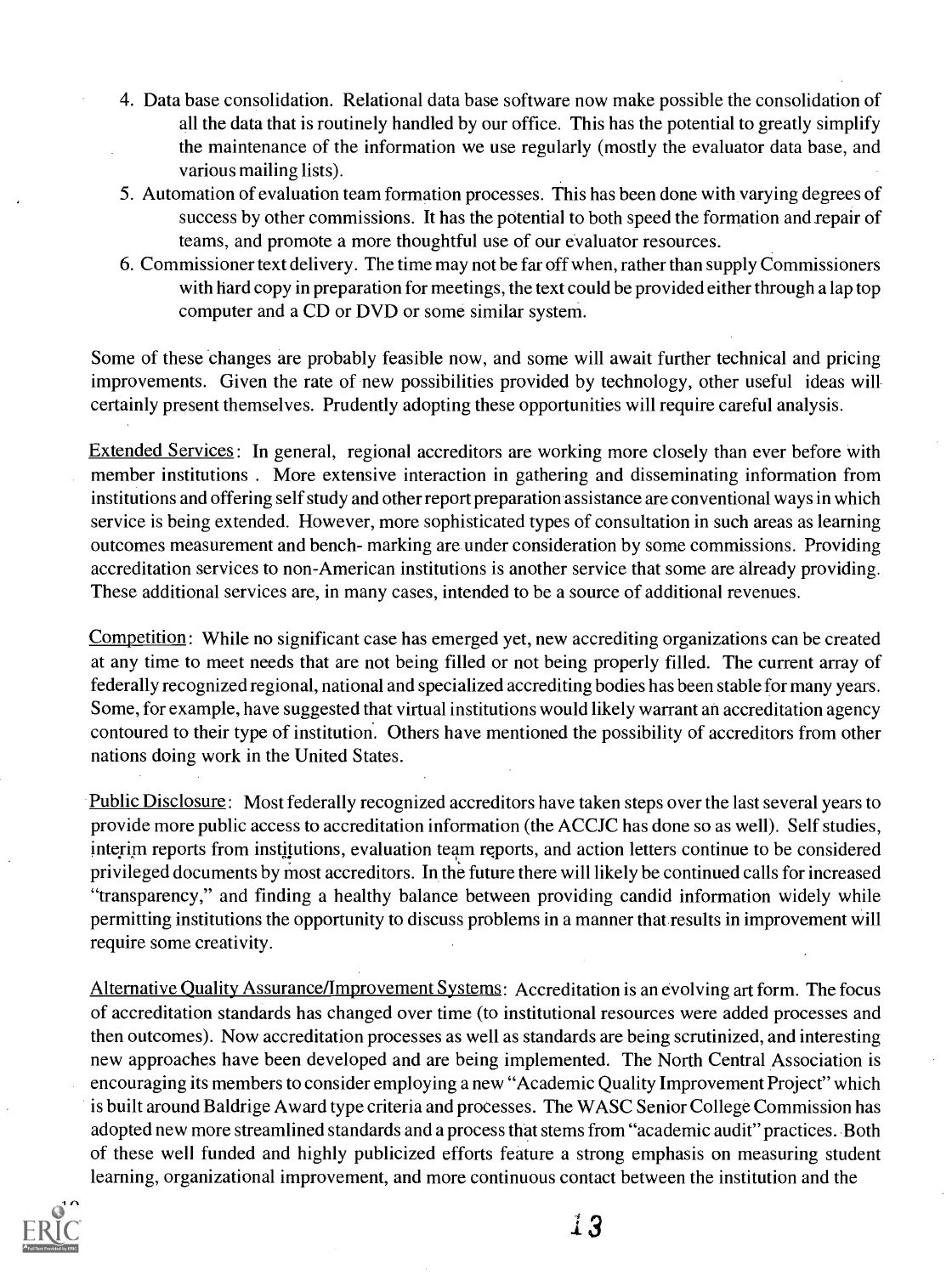commission. There is much to be learned from these and other efforts at reform and advancement. There is an interest on the part of several ACCJC member institutions in alternative models, particularly Baldrige type review.

#### CONCLUSIONS

Project Renewal is underway at a time in which much change is in the wind. Some of the contextual issues would have clear implications for change in existing ACCJC standards and practices. Others suggest significant possibilities. We find ourselves at a moment which would appear to be able to sustain change. The challenge now will be to find the appropriate actions that will both sustain the strong reputation of the Commission as a quality assurance agent, and provide leadership for institutional improvement by continuing to purposefully challenge member institutions. History would suggest that the Accrediting Commission for Community and Junior Colleges will find the way to maintain this crucial balance.



 $\mathcal{R}^{\mathcal{T}}_{\mathcal{A}}$  .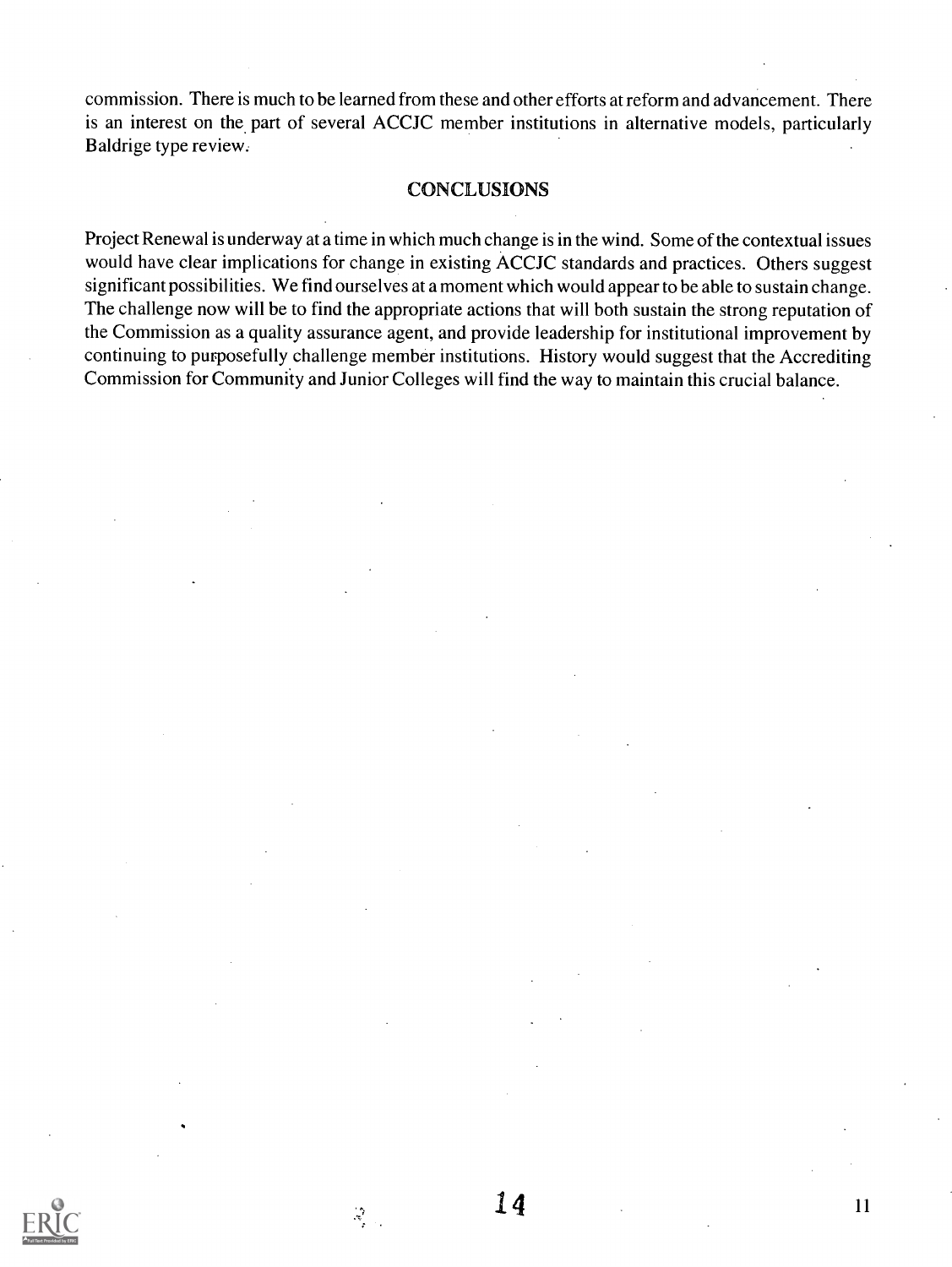# COLLEGE RESPONSES TO NEW ANNUAL REPORT QUESTIONS

by

## Dr. Gari Browning, Associate Director

In response to the new requirement of the US Department of Education that<br>accrediting commissions collect and use institutional data, ACCJC added<br>methods in the sumplement this was Collectes reported on student annul n response to the new requirement of the US Department of Education that questions to its annual report this year. Colleges reported on student enrollment, job placement, human and fiscal resources, and institutional outcomes, Dr. Gari Browning

most often in the form of IPEDS data. Rather than revealing a snapshot of the institutions the Commission accredits, these data illustrate how diverse ACCJC colleges are and how difficult it is to draw useful generalizations from this type of information. Of the 138 colleges accredited by ACCJC at the time of the annual report, the data for 132 are included in this summary.

## Diversity of ACCJC institutions revealed in IPEDS data

The ranges of full-time, part-time, and transferring students illustrate the wide array of sizes of colleges accredited by ACCJC.

| <b>Number of Full-time Students per College</b>    |              |  |  |  |  |
|----------------------------------------------------|--------------|--|--|--|--|
| Range                                              | $5 - 9,427$  |  |  |  |  |
| Colleges with fewer than 50                        | 2.           |  |  |  |  |
| <b>Number of Part-time Students per College</b>    |              |  |  |  |  |
| Range                                              | $0 - 21,328$ |  |  |  |  |
| Colleges with fewer than 50                        | g            |  |  |  |  |
| <b>Number of Transferring Students per College</b> |              |  |  |  |  |
| Range                                              | $6 - 542$    |  |  |  |  |
| Average                                            | 0 - 707      |  |  |  |  |

The full-time/part-time status of instructors employed is further evidence of the variety inherent in ACCJC colleges.

| <b>Number of Full-time Instructors per College</b> |             |
|----------------------------------------------------|-------------|
| Range                                              | $0 - 804$   |
| Colleges with fewer than 4                         |             |
| <b>Number of Part-time Instructors per College</b> |             |
| Range                                              | $0 - 1.137$ |
| Colleges with fewer than 4                         |             |

Another key to the variety of college size is reflected in the fiscal data collected. Institutional revenue ranges from \$56,345 for the smallest private college to \$215,685, 217 for the largest public college district.

# Measures of institutional vitality

Financial information on ACCJC-accredited institutions suggests colleges are fiscally healthy, with just twelve colleges reporting a fiscal shortfall and very few reporting audit exceptions. The number of colleges with loan default rates above 20% continues to decline as it has over the last several years. Four colleges reported loan default rates above 20%, the fewest since 1993-94. The number of colleges not participating in federal financial aid has continued its downward trend to just seven colleges in 2000- 01.

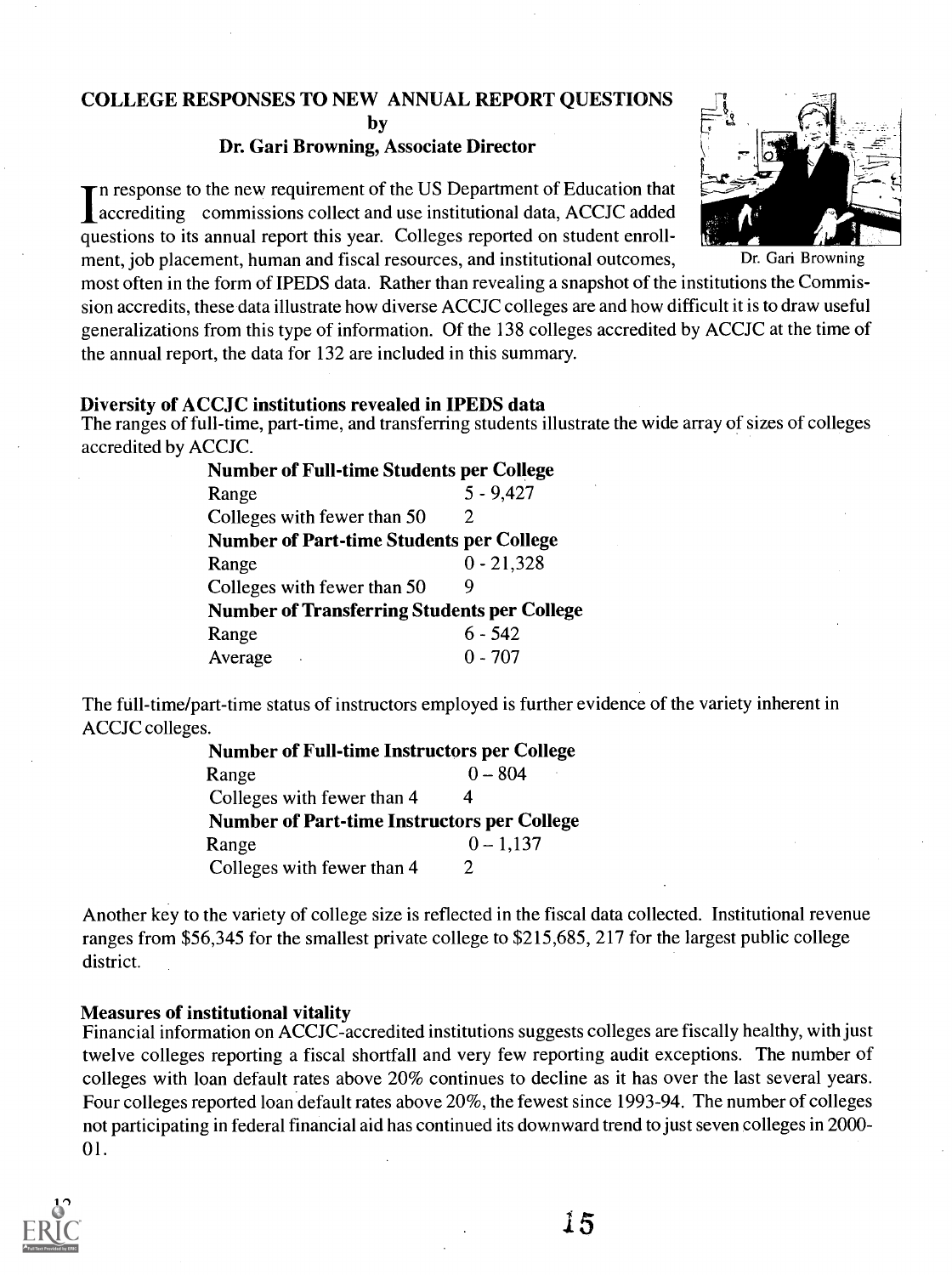

#### Program Updates

Colleges continue to serve their student populations by adjusting the types of programs offered. Eightytwo colleges reported adding 305 new programs last year and twenty-seven reported adding 50% or more of a program at a new location. Twenty-three colleges added programs for non-US nationals. The number of new internet courses continues to increase at a steady rate. In 2000-01, eighty-five colleges added 736 new internet courses, the vast majority of which have been created by college faculty for transfer or degree credit



#### Capacity to measure outcomes

The newly proposed accreditation standards focus the institutional mission on a commitment to student learning and ask that learning be the determiner of institutional improvement. In the future, each college will identify and measure student learning outcomes at the course, program, and degree levels. The college will use this information as evidence that improvement is occurring. In addition to the data ACCJC typically requires, the Commission asked institutions about how colleges were measuring achievement of their mission and learning outcomes at the course, degree, and program levels. Assessing how well institutions are currently equipped to measure outcomes, where colleges will need assistance, and where existing good practices to share might be found will assist ACCJC in preparing colleges to meet the new standards

#### Mission

Three questions from the ACCJC Annual Report offer insight to institutional preparedness for

 $\frac{1}{2}$  .

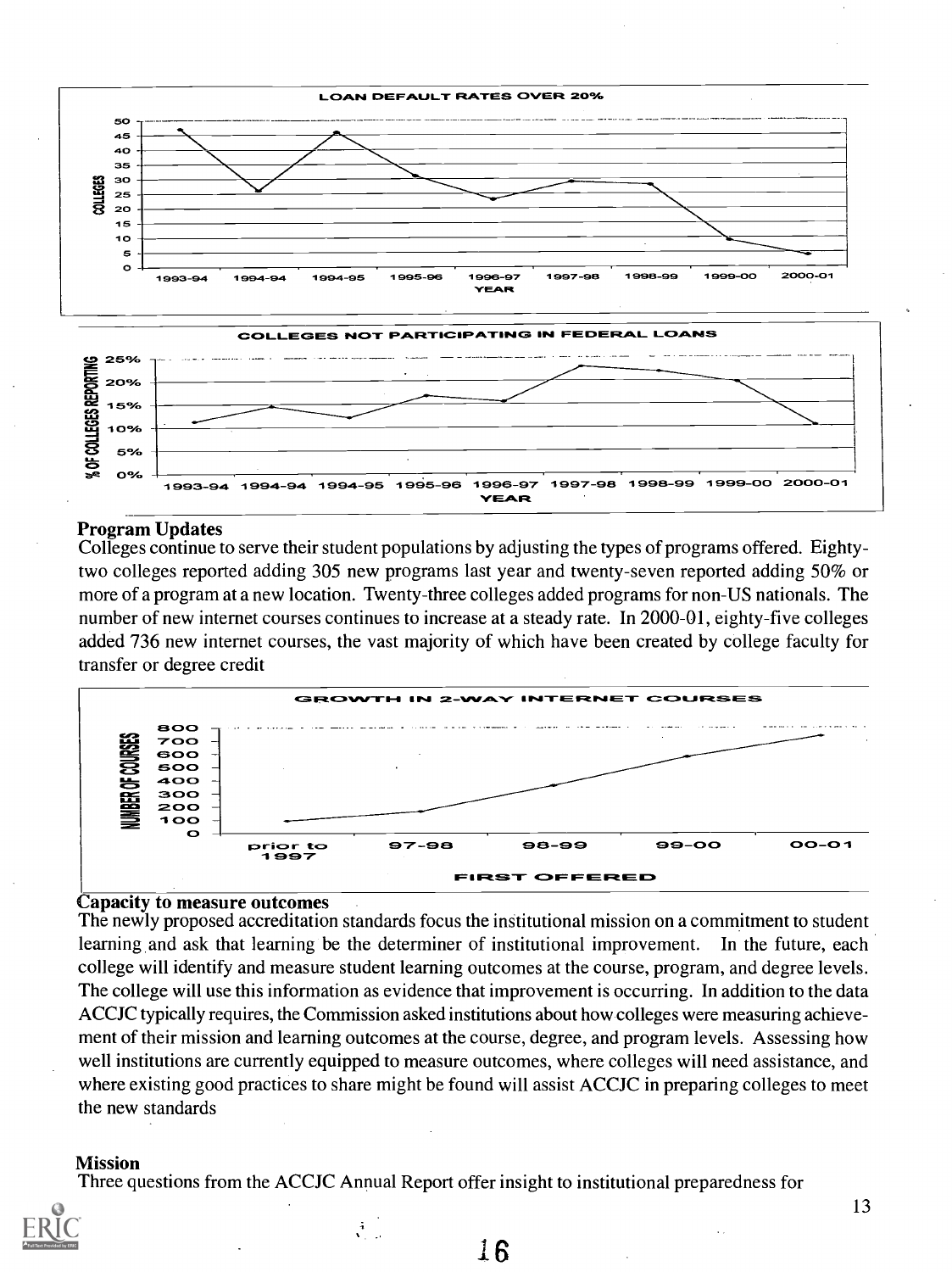measuring outcomes. Colleges were asked to describe the methods used to evaluate accomplishment of mission. Responses suggest that the majority of colleges understand the concept of measuring accomplishment of mission in concrete terms, i.e, accomplishment of college goals: Over half of colleges described the process used to evaluate accomplishment of their goals; half of the colleges listed specific goals or types of evidence used to evaluate accomplishment of goals. Analysis of the responses shows that some colleges interpret their mission in terms of externally defined goals; e.g., 15% reported achievement of external measures such as state goals attached to a specific funding source.

All colleges have a mission statement, most of which have been recently reviewed and revised. Colleges reported the most recent revision of their mission statement as occurring between 1991 and 2001, with 93 of 132 colleges having revised the statement since 1998. More problematic for colleges is describing in concrete terms the degree to which they are accomplishing their missions. Few have evaluation criteria and for each college goal, and many need assistance to differentiate increased efforts (inputs) from outcomes. Rather than reporting the degree to which the mission was being achieved, a substantial portion of colleges (36%) described accomplishment of the mission subjectively, making a statement like "the mission is being accomplished satisfactorily." Another 30% described the data used to evaluate accomplishment of the mission (e.g., program review data) or reported progress on just one goal such as increased transfer rate as evidence of meeting the mission as a whole. An additional 10% described inputs, e.g., greater access, more programs, more computers; 6% cited accredited status; and 11% cited progress on externally established goals as evidence that the mission was being accomplished.

#### Measures of-learning at course, program, and degree levels

Many colleges understand clearly how to measure student learning at the course level. Forty-six percent listed student-based evidence such as common course exams, demonstration and application of skills, product-based evaluations, learning logs, portfolios, and capstone courses in addition to more traditional measures such as quizzes and reports. At the program and degree levels, many institutions (56%) reported using proxy measures for learning such as retention, completion of a set of courses, number of degrees and certificates awarded, and number of transfers to four-year institutions. Another 7% report using measures attached to externally-defined goals. The greatest need of ACCJC colleges appears to be in development of student-based measures of learning for non-vocational programs and associate degrees.

Some colleges are working to develop student-based measures, with 14% reporting that discussions are underway. Two-thirds of institutions expressed a desire for assistance to develop measures of learning in areas of general education, programs and degrees, citizenship skills, and in tracking students after they leave the institution. Many reported they were in the process of improving their research capacities. On the other hand, 21% of colleges state they have no need for help in spite of self-reported information that suggests they have not begun to develop appropriate measures.

#### Ability to measure job placement

Although specifically mentioned as a desired measure by the USDOE, colleges accredited by ACCJC appear to have particular difficulty in tracking employment of students once they leave the institution. With the exception of measures attached to categorical funds such as CALworks or VTEA, colleges report relying on the limited responses to surveys of students who have left the institution (13%) or external databases of minimal applicability to the majority of their students (16%). Seven percent of colleges reported the number of enrolled students placed by their college employment center. Fifty-four percent reported no source for their data or stated that data were unavailable. Five percent of colleges

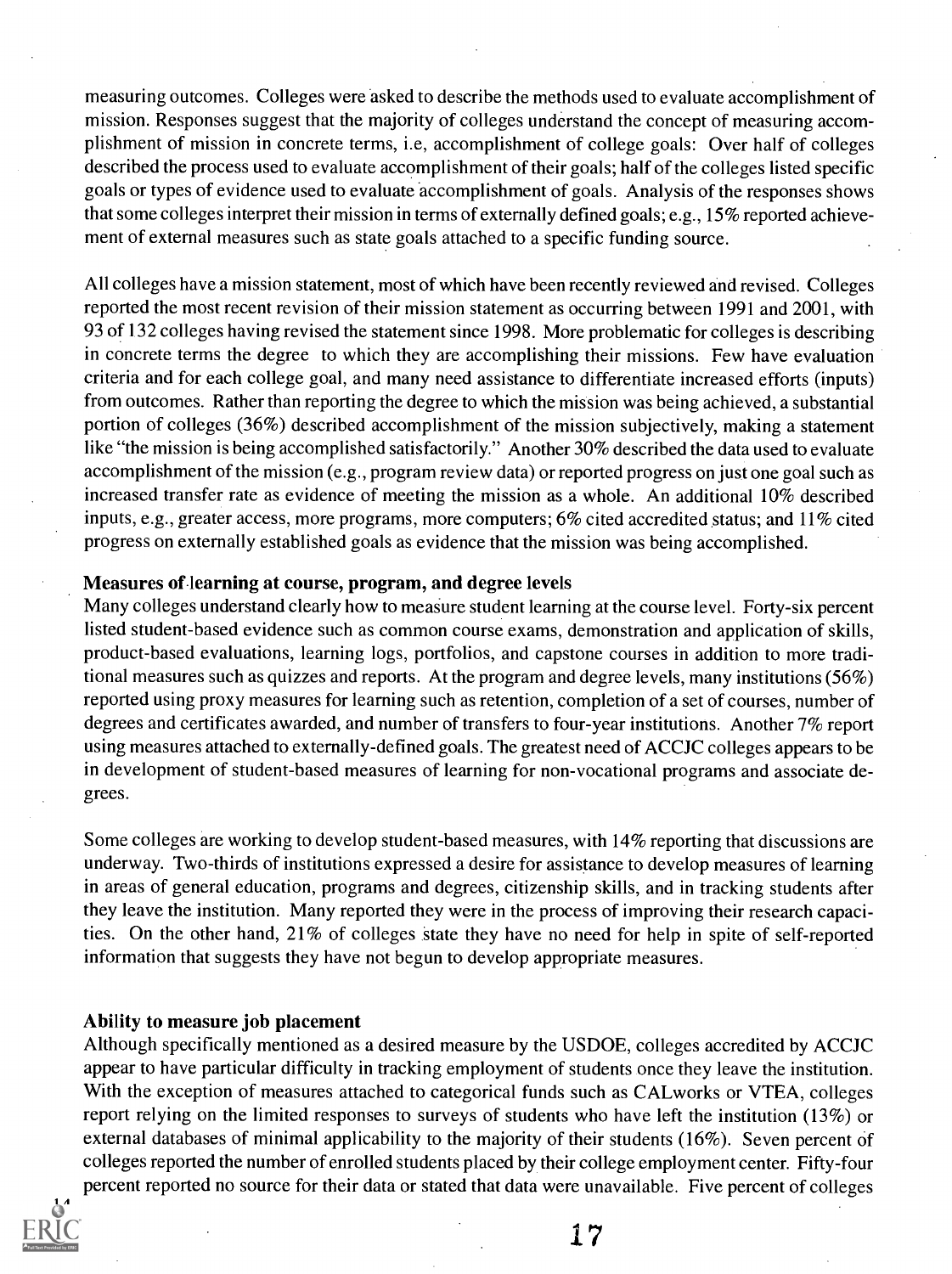reported that job placement was not applicable to them.

#### **Conclusions**

The majority of ACCJC-accredited colleges are continually responding to student needs by offering and adding viable programs and courses. Awareness of future accreditation emphasis on student learning outcomes is beginning to drive how institutions focus their improvement efforts. Already colleges are addressing ways they as individual institutions can devise measures of institutional effectiveness and student learning. Colleges generally understand the expectations associated with assessing student learning in meaningful ways, and many have excellent efforts underway. Methods for using the information gained through such assessment to improve student learning must follow. Colleges realize their need for assistance as they develop these methods.

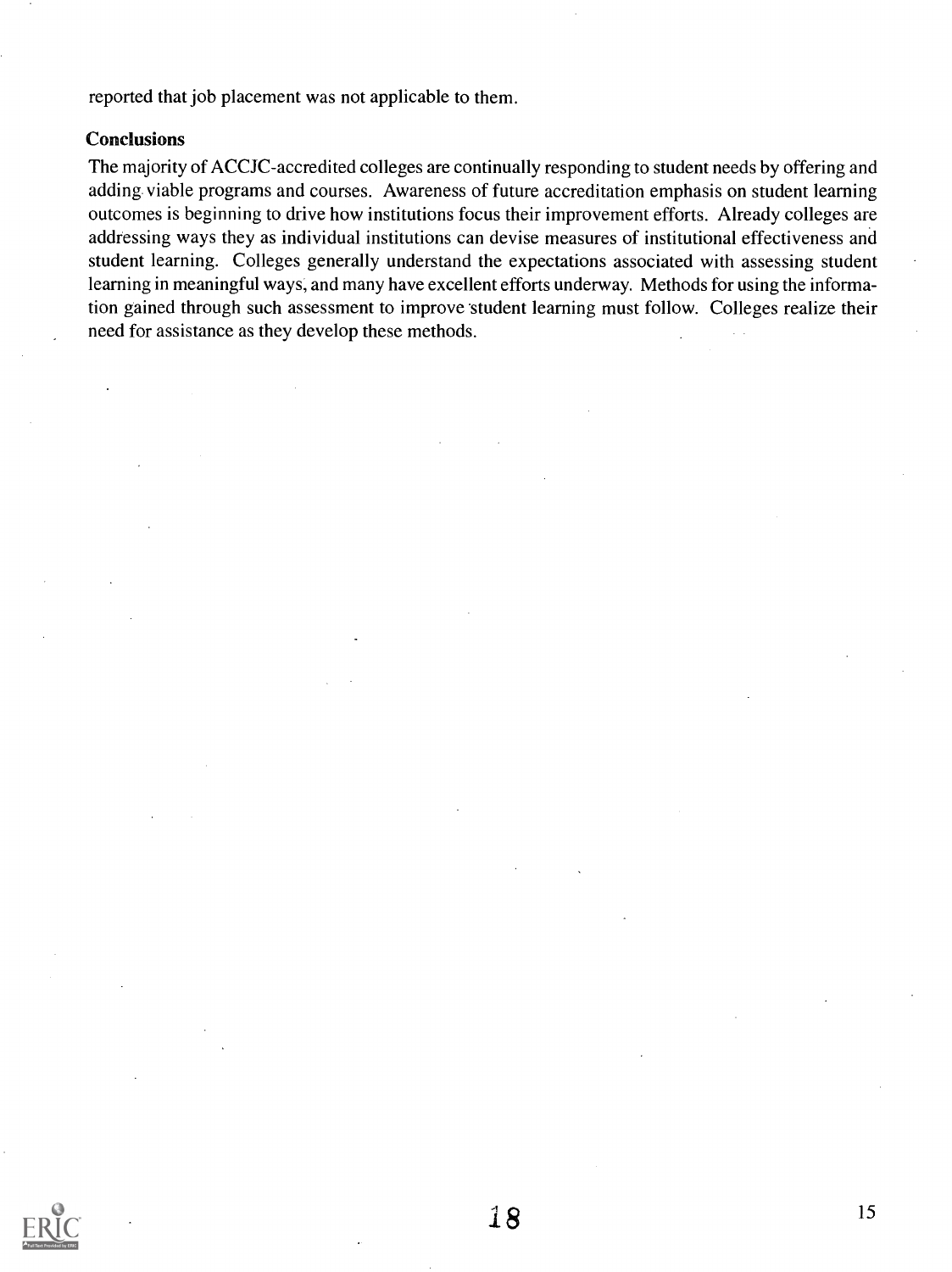# 1997-2001Commission Actions on Accredited Status of Members

Dr. Darlene Pacheco, Associate Director

 $\Box$  he many facets of year-end review include analysis of all the activities of the Commission. One such effort completed recently analyzed the decisions made by the nineteen member Accrediting Commission for Community and Junior Colleges Commission regarding the accredited status of those of its member institutions which have undergone comprehensive evaluations. Since the current standards went into effect, 23 institutions were visited in the 1997-98 academic year, 17 were visited in 1998-1999 (one was for candidacy), 26 were visited in 1999-2000, and 34 were visited in 2000-2001, including three visited for initial accreditation. (See chart below)

Analysis of the Commission's decisions made after comprehensive visits since the establishment of the 1996 standards reveals that 24 percent of the institutions visited for comprehensive reviews were reaffirmed with no requirements other than the mandatory Midterm Report in the third year of the six-year accreditation cycle. Forty-three institutions (43 percent) were reaffirmed with the expectation that they submit Interim Reports. Interim Reports are required when the institution meets or exceeds accreditation standards, but has received recommendations of some urgency which need to be addressed within a one- to two-year period. Eighteen of the Interim Reports (42 percent) included a visit by Commission representatives, typically the chair of the comprehensive evaluation team and a member of the Commission.

As noted above, all institutions are expected to submit a Midterm Report that responds to team and Commission recommendations and forecasts where the college expects to be at the time of the next comprehensive evaluation. In some instances, the Commission wishes to direct the attention of the institution to a small number of recommendations for special emphasis. In these cases, the Commission will ask for a Focused Midterm Report and may add a visit. Twenty-one colleges were required to provide Focused Midterm Reports; a visit by Commission representatives accompanied two of this number.

Although six institutions had previously been placed on Warning and two institutions had been placed on Probation, no institutions were placed on Warning or Probation in the 2000-2001 cycle. The warning status, currently a public action, requires an institution to "correct deficiencies, refrain from certain activities, or initiate certain actions" within two years. The accredited status of the institution continues during the warning period. The Probation status indicates that the institution is "failing substantially to meet or exceed" Commission standards. It requires institutional reports and visits on a regular schedule and the institution is expected to correct deficiencies within two years. The accredited status of an institution on Probation continues, but reaffirmation may be withheld during the period of probation.

| Year      | Reaffirm | Interim<br>Report | Interim<br>Report<br>$\alpha$ visit | Focused<br>Midterm | Focused<br>Midterm<br>$\&$ visit | Warning        | Proba-<br>tion | Initial<br>Accred. | Deferral         | Yearly<br><b>Totals</b> |
|-----------|----------|-------------------|-------------------------------------|--------------------|----------------------------------|----------------|----------------|--------------------|------------------|-------------------------|
| 97-98     |          | 4                 | 4                                   | 5                  | $\bf{0}$                         |                | $\overline{2}$ | 0                  | $\bf{0}$         | 23                      |
| 98-99     | 3        | 4                 |                                     | 4                  | 2                                | $\overline{2}$ | $\bf{0}$       | 0                  | $\bf{0}$         | 16                      |
| 99-00     | 10       | 4                 |                                     | 4                  | $\bf{0}$                         | 3              | 0              | 0                  | $\boldsymbol{0}$ | 26                      |
| $00 - 01$ | 4        | 13                | 8                                   | 6                  | $\boldsymbol{0}$                 | $\bf{0}$       | $\theta$       | $\gamma$           |                  | 34                      |

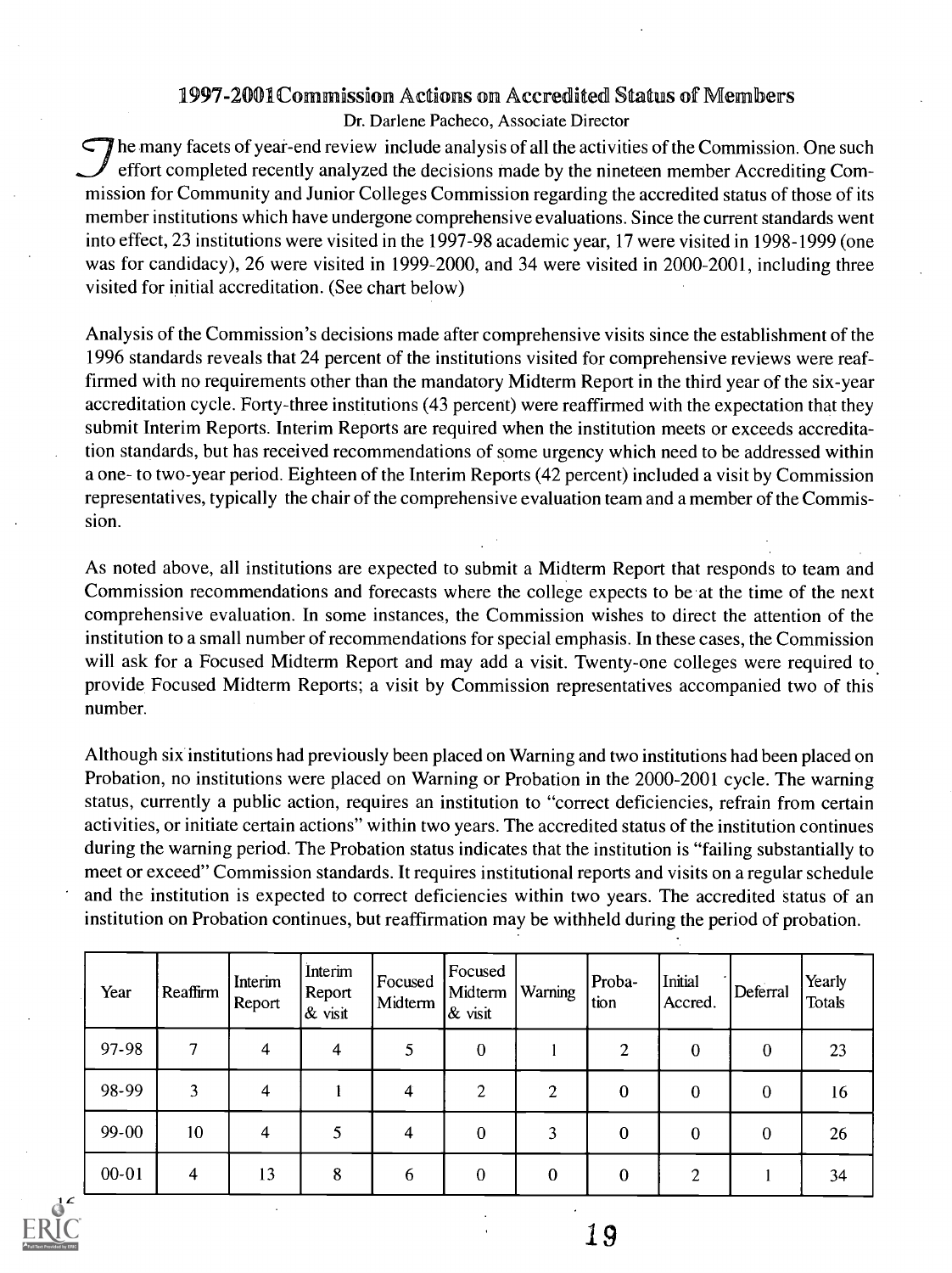# <u>COMMISSION ACTIONS: MEMBER INSTITUTIONS</u>

### JANUARY 2001

# Reaffirmed Accreditation Report

American River College Bakersfield College Cerro Coso College Coastline College College of the Sequoias Golden West College Hartnell College Hawaii Community College Honolulu Community College Kapiolani Community College Kauai Community College Leeward Community College Marymount College Maui Community College Orange Coast College Northern Marianas College Porterville College Windward Community College

#### Accepted Midterm Reports

Brooks College Citrus College College of Oceaneering College of the Siskiyous D-Q University Glendale Community College Mira Costa College Moorpark College Sacramento City College San Diego City College San Diego Mesa College San Diego Miramar College Santa Monica College

### Accepted Focused Midterm Report With Visit

Evergreen Valley College Monterey Peninsula College Palau Community College San Jose City College

# **Accepted Focused Midterm**

Allan Hancock College Chaffey College Napa Valley College San Francisco College of Mortuary Science

Accepted Interim Report Solano Community College

Accepted Interim Report with visit & continued Warning Barstow College Kelsey- Jenney College Los Angeles Southwest College

Accepted Interim Report with visit Oxnard College

Accepted Eligibility Review Folsom Lake College

Accepted Substantive Change Brooks College San Joaquin Valley College

Accepted Addendum College of Marshall Islands

#### JUNE 2001

Reaffirmed Accreditation

Cabrillo College Cañada College College of San Mateo Gavilan College Imperial Valley College Los Angeles County College of Nursing & Allied Health Los Angeles Mission College Los Angles Pierce College Los Angeles Valley College Riverside Community College San Joaquin Valley College Sierra College

# Granted Initial Accreditation

Copper Mountain College Western Career College

Accepted Focused Midterm Report with visit College of Miconesia-FSM

# Accepted Interim Report with visit

Mt. San Jacinto College West Los Angeles College

Accepted Progress Report Deep Springs College San Francisco College of Mortuary Science

Accepted Progress Report with visit and removed **Warning** Barstow College Los Angeles Southwest College

Accepted Progress Report with visit and continued Warning Kelsey-Jenney College

Accepted Progress Report with Visit American Academy of Dramatic Arts

# Accepted Addendum to Annual Report

College of the Marshall Islands Lassen College Solano Community College

Accepted Substantive **Change** American River College

Los Angeles City College

DeferredAction MTI College of Business 17

 $\boldsymbol{0}$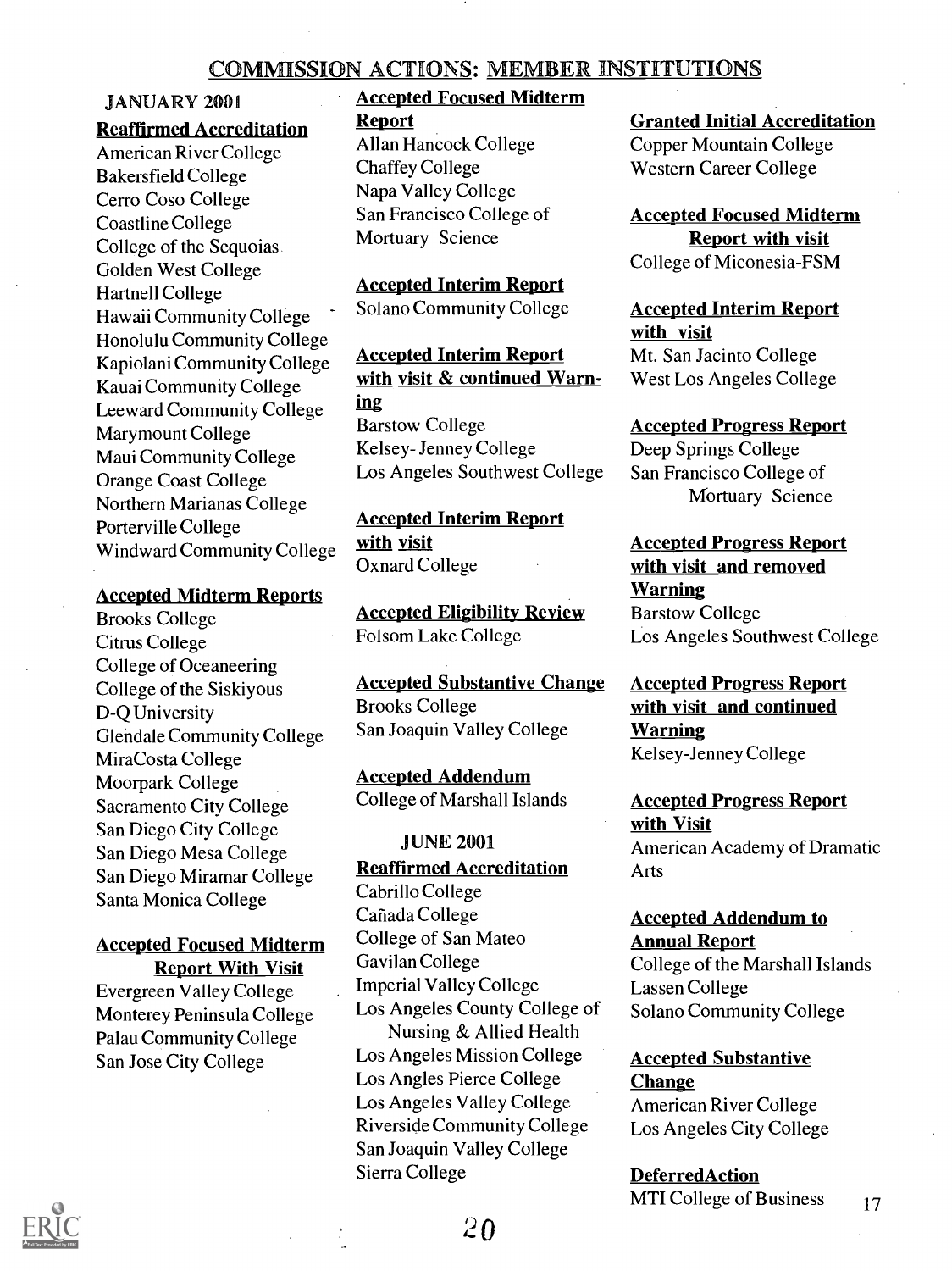# COMMISSION ACTIONS: POLICIES Policy Actions Taken in 2000-2001 ADOPTIONS

## Policy on Professional and Ethical Responsibilities of Commission Members

This policy replaces an existing policy and serves as a sort of "job description" for Commissioners, delineating the purposes of accreditation and speaking to issues of confidentiality, avoidance of conflict of interest, and adherence to established by-laws and policies. The policy describes the responsibilities of the Commission as a whole as it establishes and reviews policies, standards and practices and includes statements of expectations of individual Commissioners. It delineates the responsibilities of the Commission as a whole as it evaluates and determines the accredited status of institutions.

## Policy on Code of Commission Good Practice in Relations with Member Institutions.

This policy, reviewed by member institutions twice during its development, documents the Commission's commitments to its members. It includes an array of statements addressing respect for the integrity and character of member institutions and deals with issues of confidentiality, the nature of evaluation visits, and appeals.

# **Policy on Validity and Reliability**

Changes to this policy include a revision of the title to Review of Accreditation Standards. The policy details the Accrediting Commission's conduct of systematic and comprehensive study of the utility, effectiveness, relevance and consistency of its standards and practices.

## Policy on Student and Public Complaints Against the Accrediting Institution

Changes to this policy remove the constraint on Commission action when the complainant has instituted litigation against the institution and further detail the responsibility of the complainant. The policy also makes explicit the current Commission practice of maintaining a record of student complaints.

## Policy on Distance Learning, Including Electronically-Mediated Courses and Programs

The Commission's attention to distance learning has led the Policy Committee to review the multiple policies currently in place and to develop a single, condensed policy designed to maintain the elements of these existing policies. Based on principles of good practice in providing learning opportunities for students, the policy focuses on issues of quality, accountability, and student learning outcomes. The intent of the policy is to provide a framework for institutions as they adapt delivery modes to the emerging needs of students. The policy includes basic principles concerning distance learning and electronicallydelivered instruction as well as guidelines for implementing the policy. It also includes a set of questions to aid development of discussions on this topic in institutional self study as well as in validation of the self study by visiting teams.

## Policy on Conflict of Interest

This policy, intended to increase assurance that decisions are made fairly, impartially and avoid allegations of undue influence, is predicated on the notion that the integrity of the accrediting process must be protected by all those who participate in it. It addresses issues of conflict of interest for Commissioners, team chairs and team members, consultants, administrative staff, and representatives from other agencies and clarifies the conditions under which a Commissioner must recuse him/herself, as well as conditions under which he/she may not vote on the accredited status of an institution.

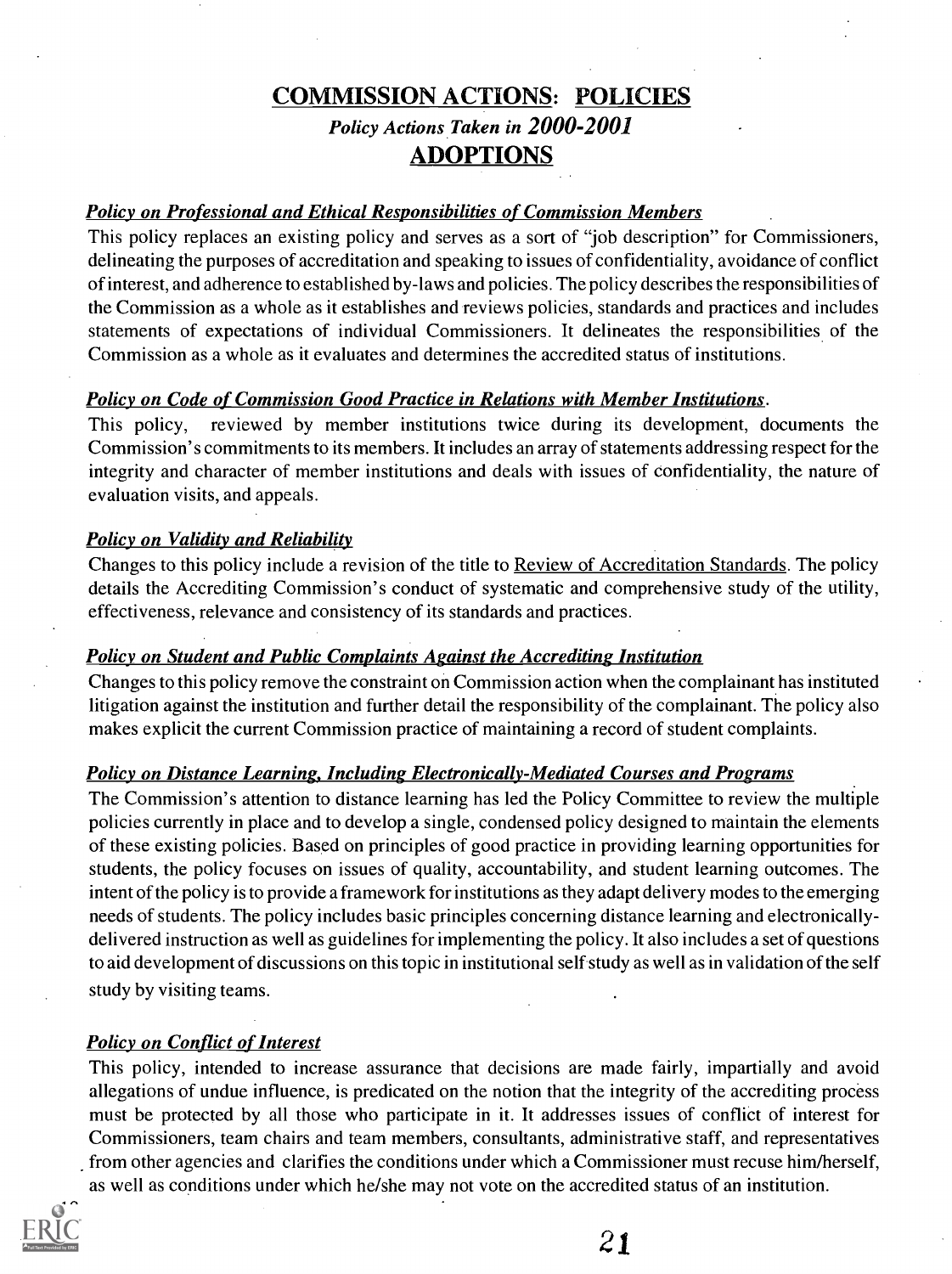#### IN FIRST READING

#### Policy on Substantive Change

New language to this policy clarifies what constitutes a Substantive Change as well as the process institutions should use in communicating proposed changes to the Commission. The policy also requires that Substantive Changes which coincide with comprehensive visits be clearly defined as such and be fully reported in the institutional self study. Additionally, the policy contains new language on appeals to decisions concerning Substantive Changes and clarifies the authority of the Substantive Change Committee to make decisions. Once approved, this policy will become the basis for creation of a Substantive Change Manual.

# OTHER COMMISSION ACTIONS

#### CHEA Statement on Transfer and Public Interest

The Commission endorsed with reservations the statement on Transfer and the Public Interest recently released by the Council for Higher Education Accreditation (CHEA). This paper resulted from a national discussion and deals with issues of transfer of credit. It is being considered by all the regional accreditors, and includes some principles regarding the roles and responsibilities of institutions, accreditors, and national higher education associations in the transfer process. Noting that transfer in higher education is now more varied and more pervasive, the statement cites three criteria that should guide institutional decisions about transfer of courses: quality, comparability, and appropriateness and applicability. Additional criteria address issues such as assuring that transfer decisions are not made solely on the source of accreditation of the sending institution or program, consistency in decision-making, assuring that full and accurate information is provided to students, and flexibility and openness to alternative approaches to managing transfer.

#### Accreditation of Non-U.S. Institutions

Although the Commission has historically declined to accredit international institutions based outside its region, it has periodically reassessed this position and, at its January meeting, charged its Policy Committee with an analysis of the issue. The Policy Committee examined the matter and took note of the increasing tendency of the distance education technologies and international student programs of member campuses to reduce geographic barriers to accessing American educational institutions.

The Policy Committee also noted that a decision to open accreditation to international institutions might have an impact on the resources and skills needed by the Commission to assess quality. Since the assumption of a common language (English) and common culture underlie the existing criteria and standards, issues of language and culture were also explored. The Policy Committee considered that expansion of the Commission's membership beyond its present geographic boundaries might also effect such variables as budget and fee structure, training offered to self study and evaluation teams, the Commission's staff structure and size, the ability to attract team members willing to dedicate time for travel, the location of Commission meetings and workshops, and the skills and knowledge required of Commission staff and team members. The Commission took action authorizing the Policy Committee to change policies and practices as necessary to open the possibility of accredition to institutions based outside the U.S. provided that they meet the ACCJC's Eligibility Requirements and standards of accreditation.

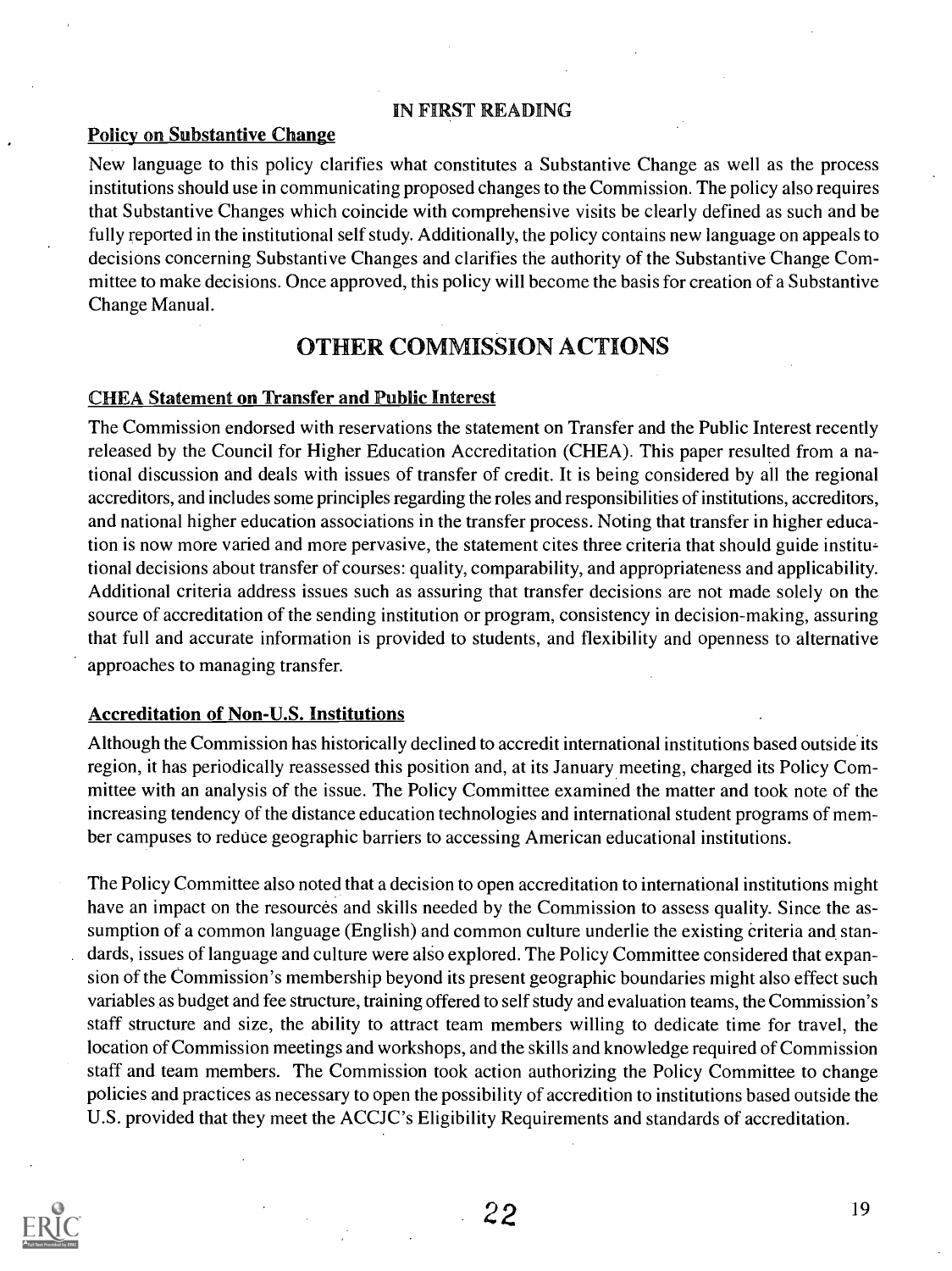# Team Chairs, Team Evaluators, Team Recommendations

In the 2000-2001 year, the Commission sent 34 teams to conduct comprehensive visits. Five teams **L**were sent to validate Focused Midterm Reports, six were sent to validate Interim Reports, and four went to validate Progress Reports. Institutions visited included the range of ACCJC member institutions California public and private community colleges, all of the institutions in the Hawaii system, and two in the Western Pacific. Since each team is led by a chair, 49 individuals served the Commission in this activity and while a few were chairing for the first time, some were serving in that capacity for as much as the ninth time. The majority of chairs serve their institutions as presidents. All chairs are required to go through training each time they serve.

Regarding team members, they are currently selected from among volunteers for the expertise they bring to a team. A typical team includes representatives from student services and learning resources, a chief instructional administrator, a business/financial officer, a researcher/planner, a trustee, and faculty representative of the institution's mission. Effort is made to balance teams for gender, ethnicity, private and public institutions, as well as inclusions of members from the schools in the Pacific. In 2000-2001, the Commission sent close to 350 individuals on visits to member institutions. All individuals who serve on teams are trained in person for the first visit and may opt to train on-line for subsequent visits.

Commission staff have been documenting team recommendations since the current standards have been in place. The table below summarizes these findings. Clearly, teams continue to find that most institutions are facing planning and research issues.

| <b>Standard</b> | 1997-1998 | 1998-1999      | 1999-2000      | 2000-2001 |
|-----------------|-----------|----------------|----------------|-----------|
| One             | <b>10</b> | 7              | 11             | 5         |
| Two             | 20        | 8              | 6<br>$\sim 10$ | 6         |
| <b>Three</b>    | 20        | 28             | 39             | 46        |
| Four            | 27        | 23             | 17             | 15        |
| <b>Five</b>     | 21        | 12             | 17             | 15        |
| <b>Six</b>      | 12        | 10             | 15             | 9         |
| <b>Seven</b>    | 30        | <b>20</b>      | 25.            | 19        |
| Eight           | 10        | $\overline{7}$ | 14             | 8         |
| <b>Nine</b>     | 14        | 14             | 8              | 13        |
| <b>Ten</b>      | 30        | 16             | 16             | 26        |

# TEAM RECOMMENDATIONS 1997-2001

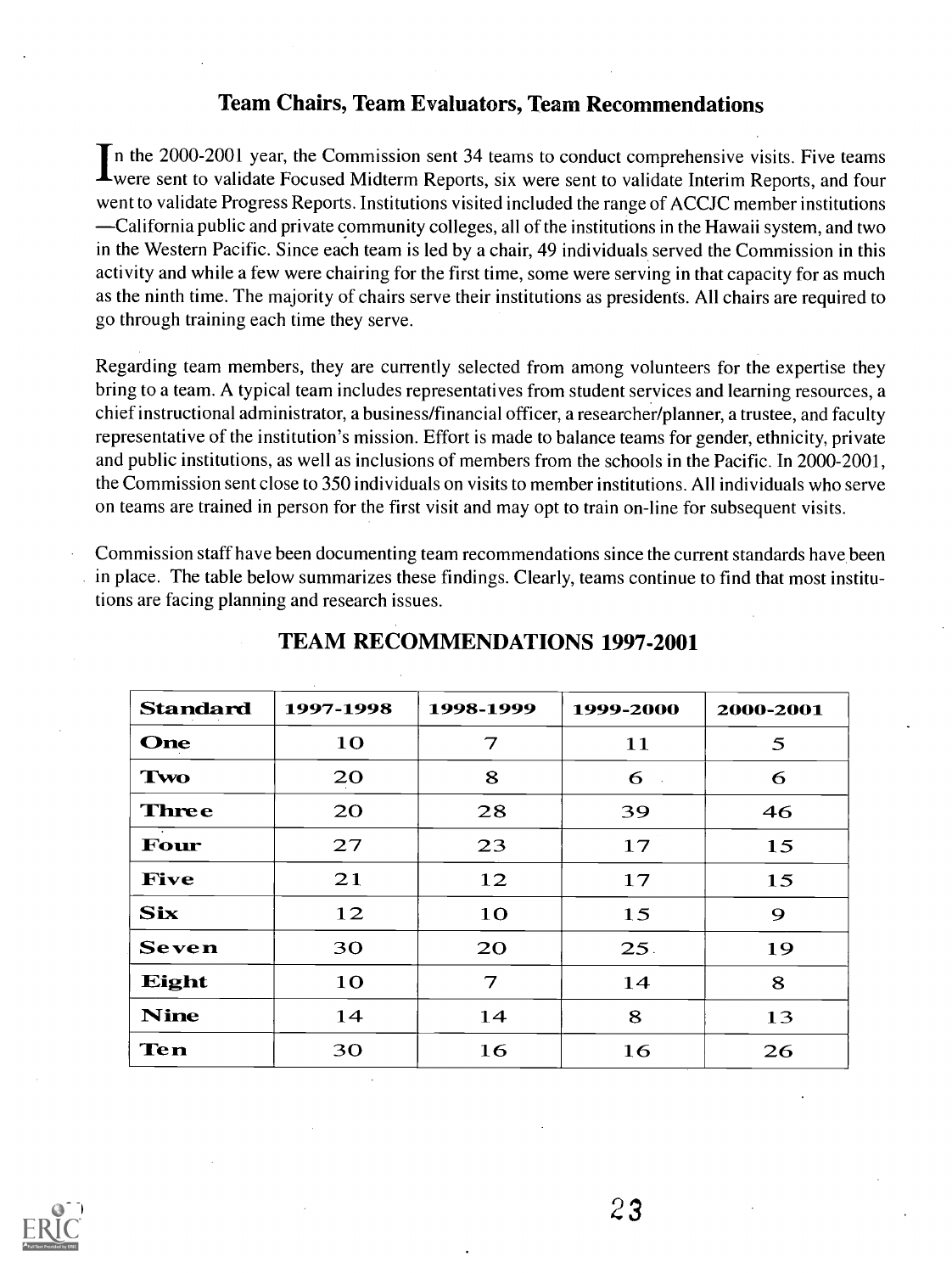# COMMISSIION APPOINTMENTS

# Executive Director

he Commission appointed Dr. Barbara Beno as Executive Director, due to the retirement of Dr. David B. Wolf. Dr. Beno assumed the post on August 1, 2001.

Dr. Beno has a long professional career of advancing the mission of community colleges. Educated at State University of New York, Stony Brook where she received undergraduate and graduate degrees in sociology, Dr. Beno spent 12 years as president of Vista College in Berkeley, California. Prior to that time, she served as Director of Research and Planning for the Peralta Community College District in Oakland. Most recently, she was Assistant Chancellor for Human Resources and Education Services for the San Mateo Community College District.

Dr. Beno's experiences in higher education also include work as an institutional researcher and an instructor. She served as the founding president of the Research and Planning Group, the state-wide community college researchers' association, and she taught sociology at State University of New York at Stony Brook, Queens College of the City University of New York, Hofstra University, and Vista College.

An abiding interest in accreditation and the advancement of the quality of community colleges has prompted Dr. Beno to serve as a member of the ACCJC since 1995 and as a Commissioner for the Accrediting Commission for Senior Colleges and Universities since 1996. She has chaired and served on evaluation teams for the past decade and was a director for the Western Association of Schools and Colleges for three years. Her other contributions to accreditation span a broad array of activities. She participated in work of the Western Cooperative for Educational Telecommunications in developing policies for good practice in distance learning; she served on the Inter Regional Accrediting Committee that developed standards for evaluating the Western Governor's University; and she was involved in the research efforts that informed the creation of the current ACCJC standards.

# **Commissioners**

A selection committee, constituted for the purpose of naming Commissioners from among applicants, met at the end of April 2001. Results of the meeting were the reappointment of four current members to a second three-year term and the appointment of five new members. Reappointments include:

- Dr. Judith Endeman, former Superintendent of the Ramona Unified District, who will continue to represent the WASC Schools Commission of which she is former chair.
- Dr. Lucy Killea, CEO of International Community Foundation in San Diego, who will continue as a public member.
- Mr. Jack Pond, Professor of English at Leeward Community College in Pearl City, Hawaii, who will continue to represent faculty.
- Mr. Joe Richey, a resident of Thousand Oaks and former Director of Educational Relations for Pacific Bell, who will continue as a public member.

The five new members include the following:

Dr. Brice Harris, Chancellor of the Los Rios Community College District since1996, was seated at the June 2001 meeting of the Commission, filling an existing vacancy. Dr. Harris served as President of Fresno City College from 1991 to1996, coming to California from Missouri. He has participated in a broad array of professional activities concerning higher education in California, including service as chair of several accreditation teams. In addition, Dr. Harris is an active member of many community and civic boards and committees.

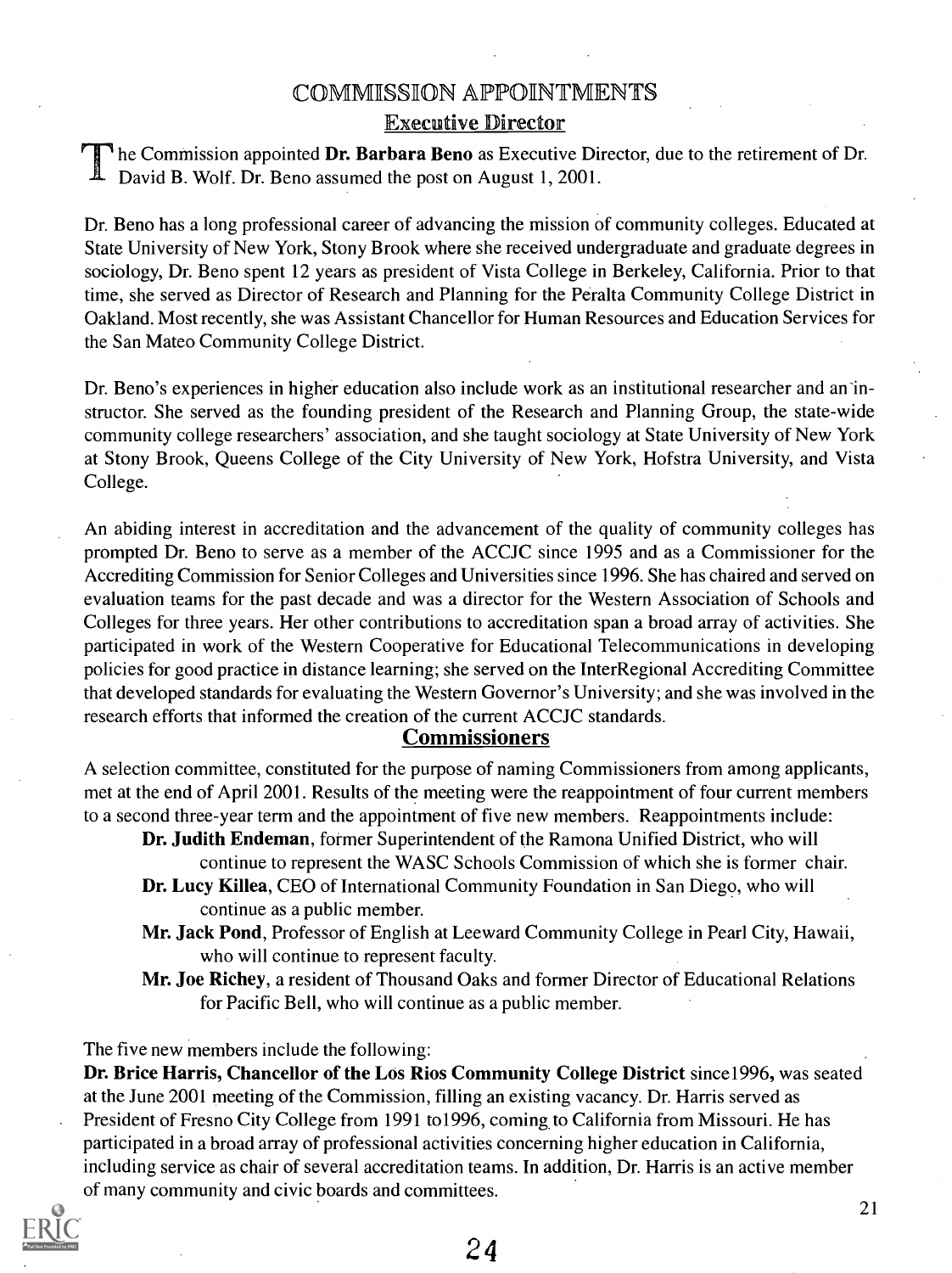Mr. James Cunningham has been selected as a Public Member for a three-year term beginning July 1, 2001. Mr. Cunningham, who lives in LeGrand, California, is a fourth generation beef cattle and turkey rancher. He has served on a number of school boards at various educational levels, including the Merced College Board of Trustees. Mr. Cunningham is active in community and civic affairs and has served on accreditation evaluation teams.

Ms. Lurelean Gaines, chair of the department of nursing at East Los Angeles College, has been Vice President of the college Academic Senate, the college's Accreditation Liaison Officer, and has served on many evaluation teams. Before coming to East Los Angeles College, Ms. Gaines was Dean of Nursing at Pasadena City College. She has served on the boards of several health-related organizations. Her three-year term began July 1, 2001.

Dr. E. Jan Kehoe has been Superintendent-President of Long Beach City College since 1997. Before coming to Long Beach, Dr. Kehoe served as Superintendent-President of Merced College for seven years. Her accreditation activities include chairing four evaluation teams, serving as Accreditation Liaison Officer, and chairing a self study. Her three-year term began July 1,2001.

Ms. Susan Moses, President of the College of Micronesia-FSM, joined the Commission as a representative of member institutions in the Western Pacific. The College of Miconesia-FSM is located in Kolonia, Pohnpei. Ms. Moses has been associated with education in Micronesia since 1973 and is currently chair of the Pacific Postsecondary Education Council. She has served on accreditation evaluation teams, coordinated self studies, and served as the college's accreditation liaison officer. Her service began July 1, 2001.

 $\mathcal{L}$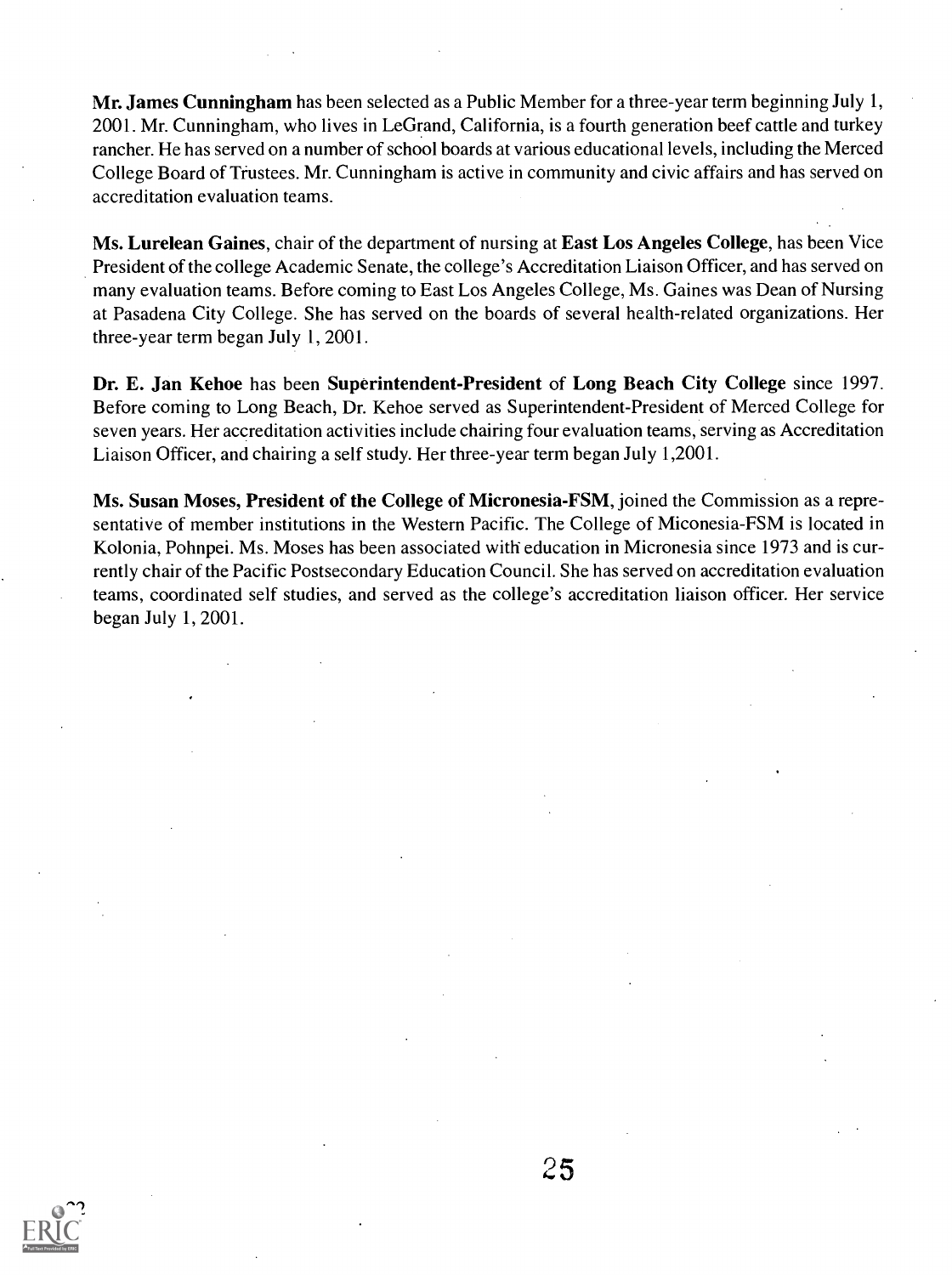Date

August 18, 2000 September 13, 2000 September 20, 2000 September 21, 2000 September 15, 2000 September 22, 2000 January 19, 2001 January 26, 2001

# STAFF REPORTS Commission Workshops

Workshop Team Chair Training Self Study Workshop Self Study Workshop Self Study Workshop Team Training Workshop Team Training Workshop Team Training Workshop Team Training Workshop

Location Westin Hotel, SFO Diablo Valley College El Camino College Long Beach City College Contra Costa College Cypress College Cosumnes River College Santa Ana College

#### Campus Visits

The ACCJC continues to make sustained contact with its members a high order priority and recent Project Renewal activity revealed that institutions both welcome the contact and desire even more. Accordingly, staff visited campuses throughout the academic year in support of accreditation activities. In the Western Pacific, staff visited American Samoa Community College, Guam Community College, Northern Marianas College, the College of Micronesia–FSM, the College of the Marshall Islands, and Palau Community College. Visits to private institutions included the American Academy of Dramatic Arts, Brooks College, D-Q University, the Heald Colleges in Martinez and Concord, Kelsey-Jenney College, and Queen of the Holy Rosary. Staff also visited 30 of the California public Community Colleges, served on two interim evaluation teams and visited three multicollege District Offices. Staff also conducted Self Study workshops for 17 individual institutions.

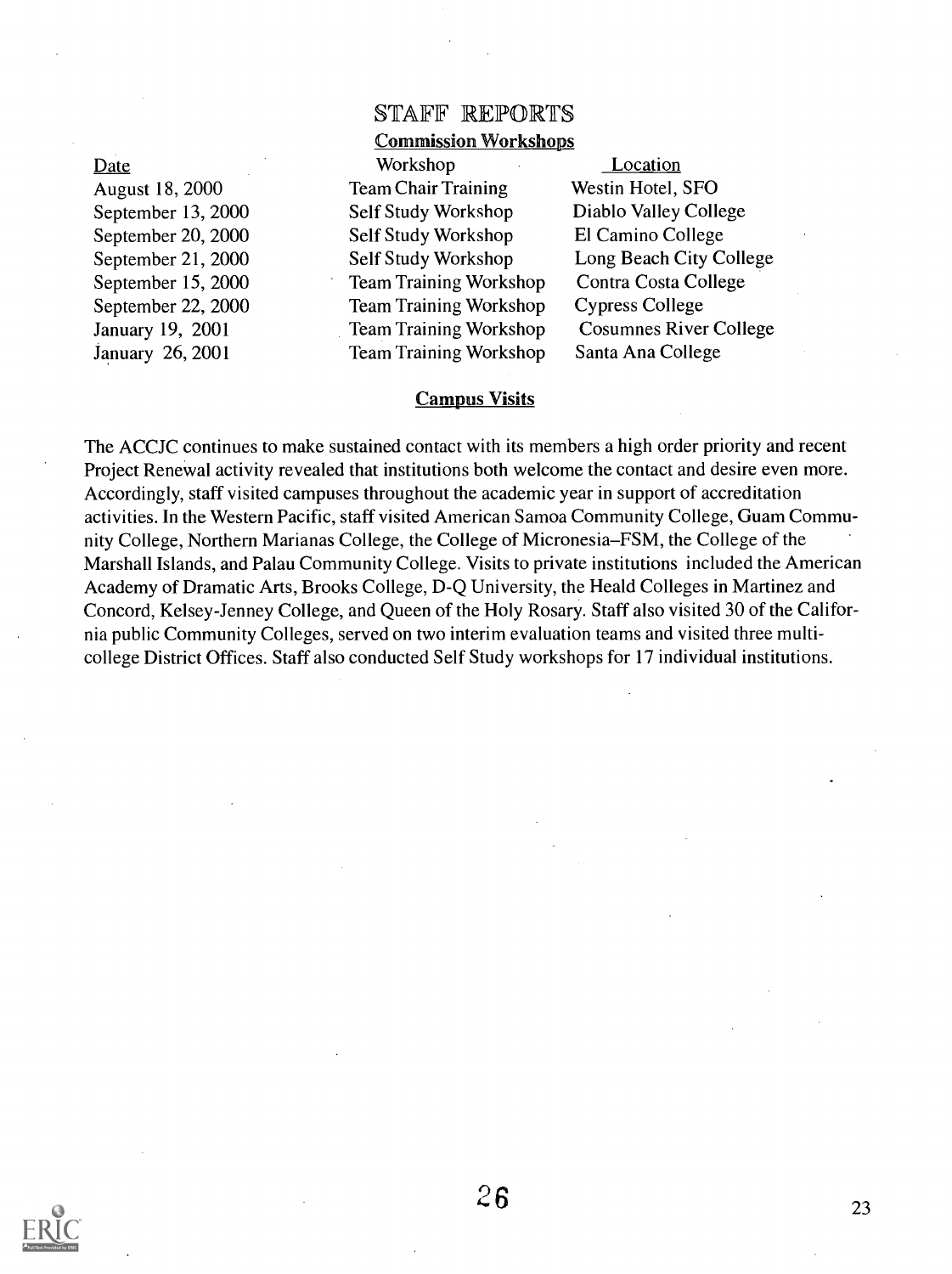# ACCREDITING COMMISSION FOR COMMUNITY AND JUNIOR COLLEGES

# FINANCIAL SUMMARY\*

# YEA ENDED JUNE 30, 2001

# REVENUES, 2000-2001

| <b>Annual Fees</b>               | \$807,003    |  |
|----------------------------------|--------------|--|
| <b>Evaluation Service Charge</b> |              |  |
| <b>Comprehensive Visits</b>      | \$<br>64,500 |  |
| <b>Actual Cost Visits</b>        | 255,610      |  |
| <b>Interim Visits</b>            | 5,935        |  |
| <b>Eligibility Reviews</b>       | 1,000        |  |
| Investment Income including      |              |  |
| unrealized gains                 | 102,279      |  |
| <b>Contributed Services</b>      | 420,000      |  |
| <b>Other Income</b>              | 543          |  |
| TOTAL REVENUES                   | \$1,656,870  |  |

### EXPENSES

| Personnel                      | \$510,329   |
|--------------------------------|-------------|
| Office                         | 287,304     |
| Meetings/Travel/Workshops/Dues | 167,072     |
| <b>Evaluation Visits</b>       | 277,593     |
| <b>Contributed Services</b>    | 420,000     |
| <b>TOTAL EXPENSES</b>          | \$1,662,298 |

\*Based on Independent Audit

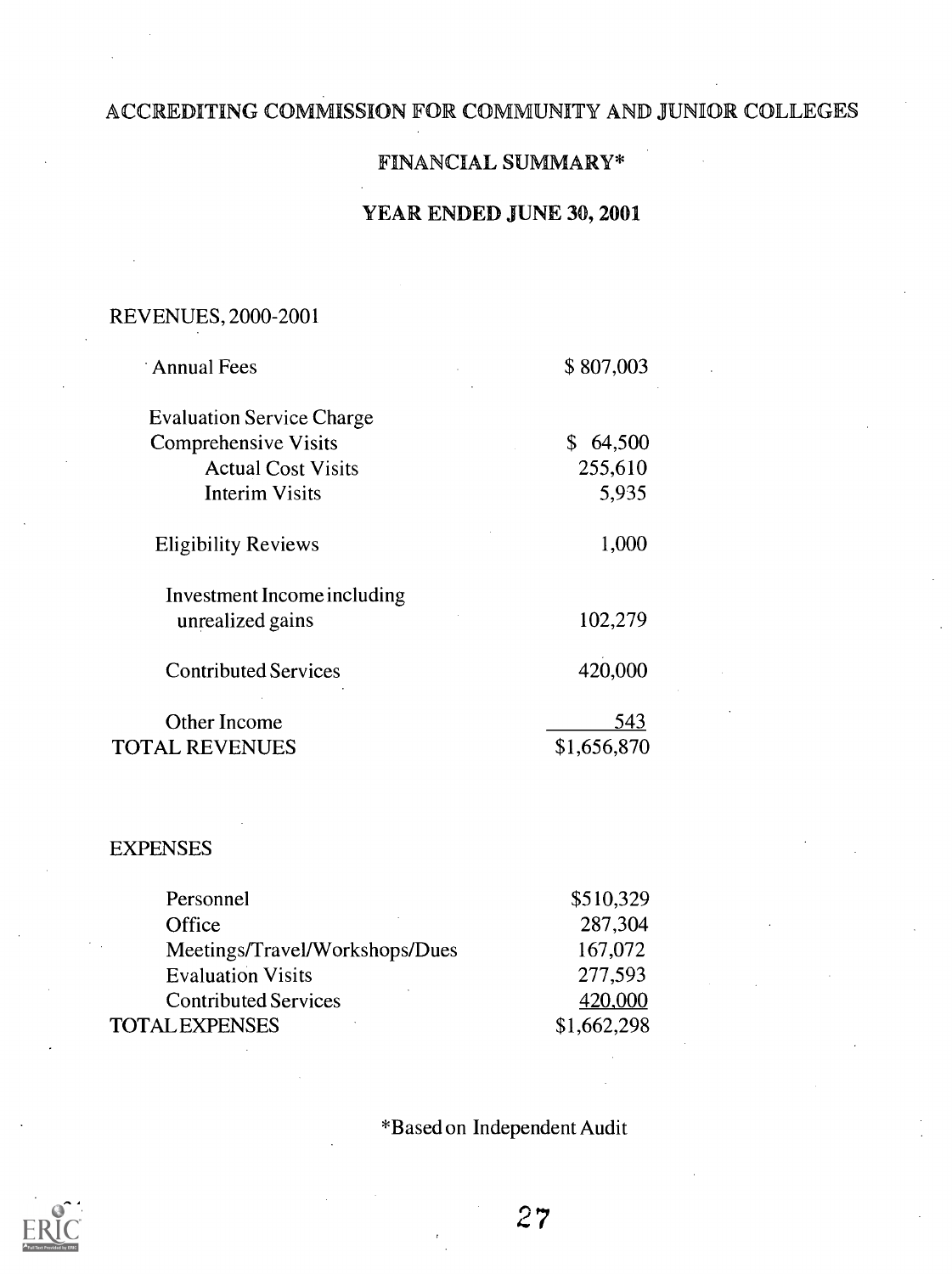# COMMISSIDNERS STAFF

Wallace Albertson Chairperson Public Member

Jack Hernandez Bakersfield College

Ernest "Chuck" Ayala Public Member

Barbara Beno Vista Community College

Leon Baradat Mira Costa College

John T. Cruz Guam Community College

Judith Endeman WASC Schools Commission

**Jane Hallinger** Pasadena City College

Brice Harris Los Rios CCD

Margaret Hartman CSU, Los Angeles

Lucy L. Killea Public Member

Lee M. Lockhart Public Member

Thomas McFadden Marymount College

Garman "Jack" Pond Leeward Community College

Martha Romero College of the Siskiyous

Joseph L. Richey Public Member

Joyce Tsunoda Community Colleges University of Hawaii

Judy E. Walters Chancellor's Office of the California Community Colleges

Michael Widener Compton College

David B. Wolf Executive Director

Gari Browning Associate Director

Darlene Pacheco AssociateDirector

Barbara Dunham Executive Assistant

Thomas Lane Administrative Support/MIS

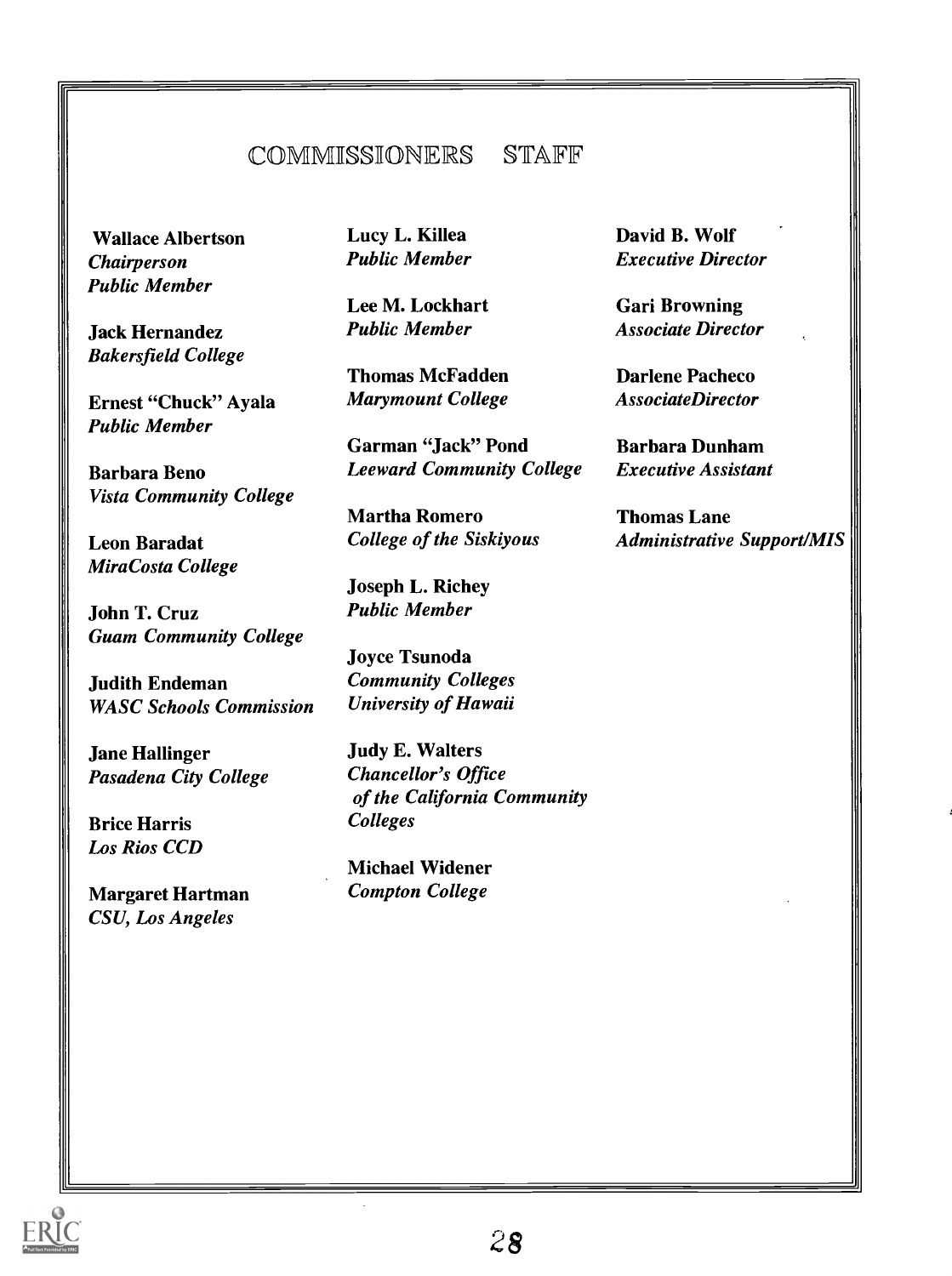